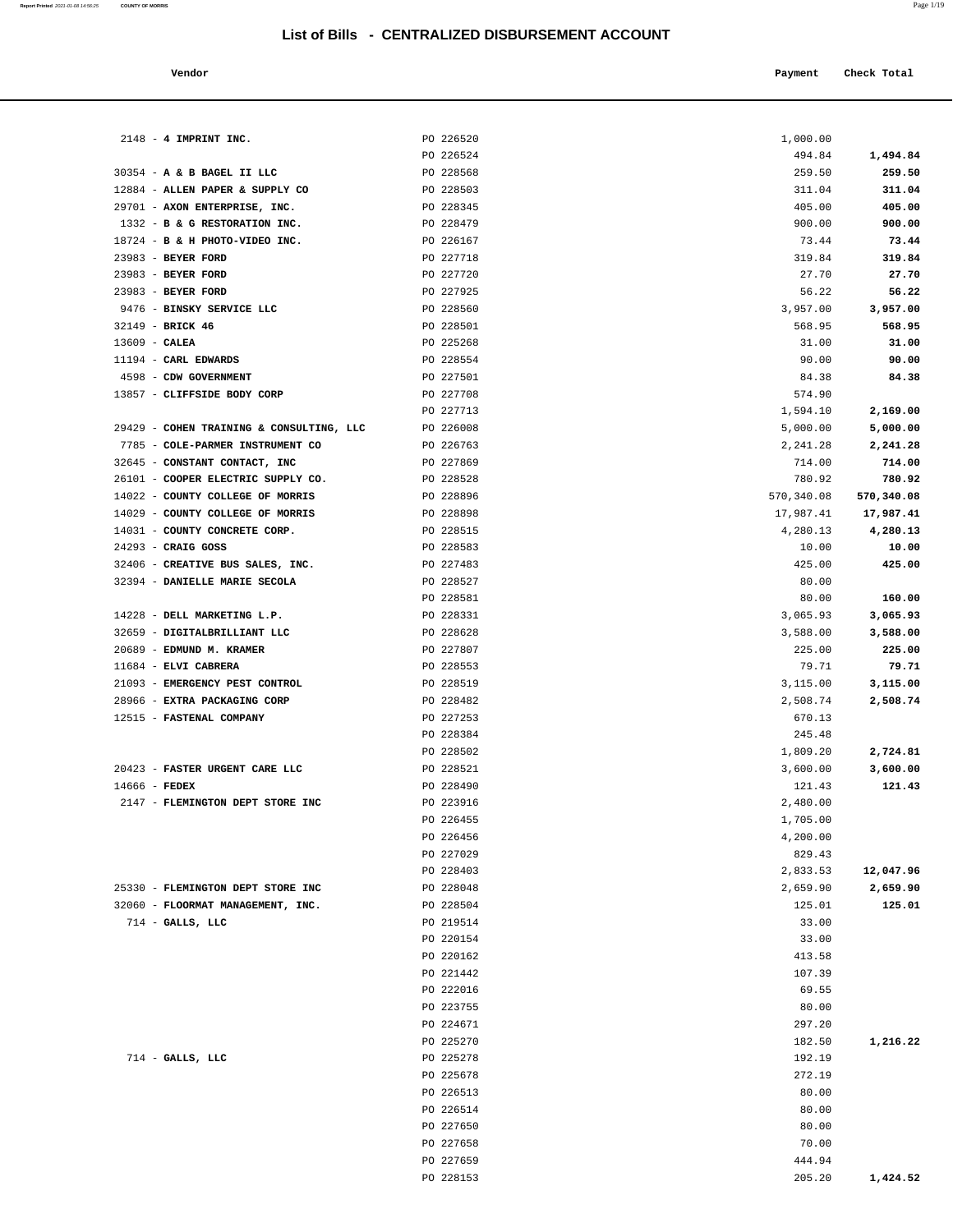## **List of Bills - CENTRALIZED DISBURSEMENT ACCOUNT**

| Vendor | Payment Check Total |
|--------|---------------------|

| $714$ - GALLS, LLC                         | PO 228274 | 192.19     |            |
|--------------------------------------------|-----------|------------|------------|
|                                            | PO 228278 | 192.19     |            |
|                                            | PO 228280 | 192.19     |            |
|                                            | PO 228340 | 1,085.56   |            |
|                                            | PO 228341 | 246.33     | 1,908.46   |
|                                            |           |            |            |
| 14123 - GANNETT NJ NEWSPAPERS              | PO 228567 | 41.45      | 41.45      |
| 14123 - GANNETT NJ NEWSPAPERS              | PO 228586 | 58.22      | 58.22      |
| 14908 - GFOA OF NEW JERSEY                 | PO 228759 | 180.00     | 180.00     |
| 14952 - GOODALE PHARMACY & SURGICAL SUPPLY | PO 228506 | 3,600.00   | 3,600.00   |
| $14984$ - GRAINGER                         | PO 227674 | 39.86      |            |
|                                            | PO 227675 | 44.16      |            |
|                                            | PO 227773 | 636.24     |            |
|                                            | PO 227774 | 269.04     |            |
|                                            | PO 228050 | 16.18      |            |
|                                            | PO 228432 | 4,707.48   |            |
|                                            | PO 228433 | 35.16      |            |
|                                            | PO 228513 | 7,914.08   | 13,662.20  |
| $14983$ - GRAINGER                         | PO 228293 | 1,705.75   |            |
|                                            | PO 228378 | 151.18     | 1,856.93   |
| $14984$ - GRAINGER                         | PO 228555 | 741.35     | 741.35     |
| 30714 - GRAYSHIFT, LLC                     | PO 228311 | 18,000.00  | 18,000.00  |
| 32260 - GREATLAND CORPORATION              | PO 228319 | 3,268.00   | 3,268.00   |
| 20320 - HANNON FLOOR COVERING CORPORATION  | PO 228505 | 1,239.67   | 1,239.67   |
| 21459 - HERC RENTALS                       | PO 228561 | 1,162.12   | 1,162.12   |
| 28404 - HOME DEPOT CREDIT SERVICES         | PO 228512 | 1,189.97   | 1,189.97   |
|                                            |           |            |            |
| 20646 - IDENTIFIX INC                      | PO 223735 | 1,428.00   | 1,428.00   |
| 26660 - ILIFF-RUGGIERO FUNERAL HOME INC.   | PO 228483 | 10,700.00  | 10,700.00  |
| 32339 - INDUSTRIAL COOLING CORP.           | PO 228721 | 64,011.60  | 64,011.60  |
| 4859 - INSTITUTE FOR FORENSIC PSYCHOLOGY   | PO 228011 | 1,200.00   | 1,200.00   |
| 27577 - INTERNATIONAL ASSOCIATION OF       | PO 228164 | 220.00     | 220.00     |
| 27446 - JAIME SHANAPHY                     | PO 228000 | 150.50     | 150.50     |
| 8342 - JEFFERSON TOWNSHIP POLICE DEPT      | PO 228406 | 1,800.00   | 1,800.00   |
| $1815$ - JESCO, INC.                       | PO 226517 | 108,865.02 | 108,865.02 |
| 2695 - JOHNSTONE SUPPLY                    | PO 228559 | 4,397.07   | 4,397.07   |
| 15587 - KEYSTONE PUBLIC SAFETY INC.        | PO 226750 | 600.00     | 600.00     |
|                                            |           |            |            |
| 15717 - LAWYERS DIARY AND MANUAL LLC       | PO 219975 | 820.75     |            |
|                                            | PO 228626 | 469.00     | 1,289.75   |
| 30390 - LEANNE CRONIN                      | PO 228485 | 1,500.00   | 1,500.00   |
| 5068 - LEXIS NEXIS/ MATTHEW BENDER         | PO 227570 | 41.73      | 41.73      |
| 53 - LOVEYS PIZZA & GRILL                  | PO 228171 | 147.49     | 147.49     |
| 25304 - MAGNET FORENSICS USA, INC.         | PO 227504 | 4,875.00   | 4,875.00   |
| 32130 - MICHELLE LYNN WALKER               | PO 228014 | 456.40     | 456.40     |
| 8040 - MITCHELL 1                          | PO 227287 | 2,415.88   | 2,415.88   |
| 16248 - MOE DISTRIBUTORS INC.              | PO 228516 |            |            |
|                                            |           | 153.90     | 153.90     |
| 12819 - MORRIS COUNTY MUA                  | PO 228514 | 1,110.23   | 1,110.23   |
| 16321 - MORRISTOWN LUMBER &                | PO 228520 | 19.16      | 19.16      |
| 15709 - MUNICIPAL EMERGENCY SERVICES       | PO 225411 | 3,117.20   |            |
|                                            | PO 228383 | 3,250.00   | 6,367.20   |
| 17819 - NJ ADVANCE MEDIA                   | PO 228566 | 21.70      | 21.70      |
| 16583 - NJ ASSOC OF CTY PURCHASING         | PO 228431 | 150.00     | 150.00     |
| 10594 - NJ STATE ASSOCIATION OF            | PO 219928 | 600.00     |            |
|                                            | PO 222114 | 600.00     |            |
|                                            | PO 222115 | 600.00     |            |
|                                            | PO 223407 | 1,200.00   | 3,000.00   |
| 16664 - NJ STATE BAR ASSOCIATION           | PO 223482 | 99.00      | 99.00      |
| 9292 - OPEN SYSTEMS INTEGRATORS, INC.      | PO 227648 | 1,154.00   | 1,154.00   |
| 8451 - OPTIMUM                             | PO 228492 | 291.82     | 291.82     |
| 10287 - PANCIELLO CONSTRUCTION LLC         | PO 228642 | 16,560.00  | 16,560.00  |
| 19655 - PEERLESS CONCRETE PRODUCTS CO.     | PO 228522 | 105.00     | 105.00     |
| 17047 - PINO CONSULTING GROUP INC.         | PO 228906 | 24,750.00  | 24,750.00  |
| 17117 - POWER PLACE INC                    | PO 228511 | 125.40     |            |
|                                            | PO 228562 | 83.93      | 209.33     |

| $714$ - GALLS, LLC                         | PO 228274 | 192.19     |            |
|--------------------------------------------|-----------|------------|------------|
|                                            | PO 228278 | 192.19     |            |
|                                            | PO 228280 | 192.19     |            |
|                                            | PO 228340 | 1,085.56   |            |
|                                            | PO 228341 | 246.33     | 1,908.46   |
| 14123 - GANNETT NJ NEWSPAPERS              | PO 228567 | 41.45      | 41.45      |
| 14123 - GANNETT NJ NEWSPAPERS              | PO 228586 | 58.22      | 58.22      |
| 14908 - GFOA OF NEW JERSEY                 | PO 228759 | 180.00     | 180.00     |
| 14952 - GOODALE PHARMACY & SURGICAL SUPPLY | PO 228506 | 3,600.00   | 3,600.00   |
| $14984$ - GRAINGER                         | PO 227674 | 39.86      |            |
|                                            | PO 227675 | 44.16      |            |
|                                            | PO 227773 | 636.24     |            |
|                                            | PO 227774 | 269.04     |            |
|                                            | PO 228050 | 16.18      |            |
|                                            | PO 228432 | 4,707.48   |            |
|                                            | PO 228433 | 35.16      |            |
|                                            | PO 228513 | 7,914.08   | 13,662.20  |
| $14983$ - GRAINGER                         | PO 228293 | 1,705.75   |            |
|                                            | PO 228378 | 151.18     | 1,856.93   |
| $14984$ - GRAINGER                         | PO 228555 | 741.35     | 741.35     |
| 30714 - GRAYSHIFT, LLC                     | PO 228311 | 18,000.00  | 18,000.00  |
| 32260 - GREATLAND CORPORATION              | PO 228319 | 3,268.00   | 3,268.00   |
| 20320 - HANNON FLOOR COVERING CORPORATION  | PO 228505 | 1,239.67   | 1,239.67   |
| 21459 - HERC RENTALS                       | PO 228561 | 1,162.12   | 1,162.12   |
| 28404 - HOME DEPOT CREDIT SERVICES         | PO 228512 | 1,189.97   | 1,189.97   |
| 20646 - IDENTIFIX INC                      | PO 223735 | 1,428.00   | 1,428.00   |
| 26660 - ILIFF-RUGGIERO FUNERAL HOME INC.   | PO 228483 | 10,700.00  | 10,700.00  |
| 32339 - INDUSTRIAL COOLING CORP.           | PO 228721 | 64,011.60  | 64,011.60  |
| 4859 - INSTITUTE FOR FORENSIC PSYCHOLOGY   | PO 228011 | 1,200.00   | 1,200.00   |
| 27577 - INTERNATIONAL ASSOCIATION OF       | PO 228164 | 220.00     | 220.00     |
| 27446 - JAIME SHANAPHY                     | PO 228000 | 150.50     | 150.50     |
| 8342 - JEFFERSON TOWNSHIP POLICE DEPT      | PO 228406 | 1,800.00   | 1,800.00   |
| $1815$ - JESCO, INC.                       | PO 226517 | 108,865.02 | 108,865.02 |
| 2695 - JOHNSTONE SUPPLY                    | PO 228559 | 4,397.07   | 4,397.07   |
| 15587 - KEYSTONE PUBLIC SAFETY INC.        | PO 226750 | 600.00     | 600.00     |
| 15717 - LAWYERS DIARY AND MANUAL LLC       | PO 219975 | 820.75     |            |
|                                            | PO 228626 | 469.00     | 1,289.75   |
| 30390 - LEANNE CRONIN                      | PO 228485 | 1,500.00   | 1,500.00   |
| 5068 - LEXIS NEXIS/ MATTHEW BENDER         | PO 227570 | 41.73      | 41.73      |
| 53 - LOVEYS PIZZA & GRILL                  | PO 228171 | 147.49     | 147.49     |
| 25304 - MAGNET FORENSICS USA, INC.         | PO 227504 | 4,875.00   | 4,875.00   |
| 32130 - MICHELLE LYNN WALKER               | PO 228014 | 456.40     | 456.40     |
| 8040 - MITCHELL 1                          | PO 227287 | 2,415.88   | 2,415.88   |
| 16248 - MOE DISTRIBUTORS INC.              | PO 228516 | 153.90     | 153.90     |
| 12819 - MORRIS COUNTY MUA                  | PO 228514 | 1,110.23   | 1,110.23   |
| 16321 - MORRISTOWN LUMBER &                | PO 228520 | 19.16      | 19.16      |
| 15709 - MUNICIPAL EMERGENCY SERVICES       | PO 225411 | 3,117.20   |            |
|                                            | PO 228383 | 3,250.00   | 6,367.20   |
| 17819 - NJ ADVANCE MEDIA                   | PO 228566 | 21.70      | 21.70      |
| 16583 - NJ ASSOC OF CTY PURCHASING         | PO 228431 | 150.00     | 150.00     |
| 10594 - NJ STATE ASSOCIATION OF            | PO 219928 | 600.00     |            |
|                                            | PO 222114 | 600.00     |            |
|                                            | PO 222115 | 600.00     |            |
|                                            | PO 223407 | 1,200.00   | 3,000.00   |
| 16664 - NJ STATE BAR ASSOCIATION           | PO 223482 | 99.00      | 99.00      |
| 9292 - OPEN SYSTEMS INTEGRATORS, INC.      | PO 227648 | 1,154.00   | 1,154.00   |
|                                            |           |            |            |
| 8451 - OPTIMUM                             | PO 228492 | 291.82     | 291.82     |
| 10287 - PANCIELLO CONSTRUCTION LLC         | PO 228642 | 16,560.00  | 16,560.00  |
| 19655 - PEERLESS CONCRETE PRODUCTS CO.     | PO 228522 | 105.00     | 105.00     |
| 17047 - PINO CONSULTING GROUP INC.         | PO 228906 | 24,750.00  | 24,750.00  |
| 17117 - POWER PLACE INC                    | PO 228511 | 125.40     |            |
|                                            | PO 228562 | 83.93      | 209.33     |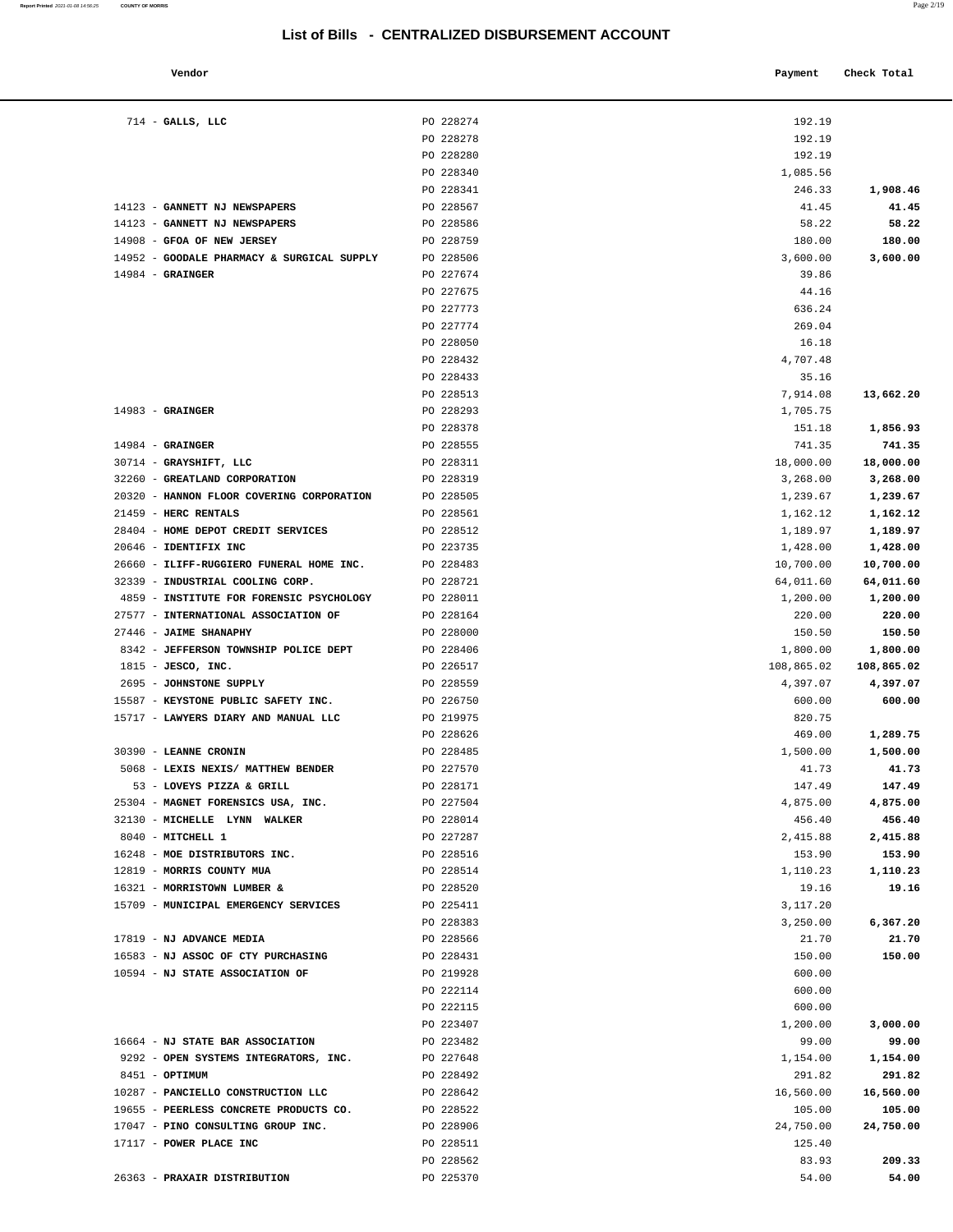## **List of Bills - CENTRALIZED DISBURSEMENT ACCOUNT**

**Report Printed** 2021-01-08 14:56:25 **COUNTY OF MORRIS** Page 3/19

| Vendor | Payment Check Total |
|--------|---------------------|
|        |                     |

| 26363 - PRAXAIR DISTRIBUTION             | PO 225371 | 94.70     | 94.70         |
|------------------------------------------|-----------|-----------|---------------|
| 26363 - PRAXAIR DISTRIBUTION             | PO 225372 | 159.01    | 159.01        |
| 26363 - PRAXAIR DISTRIBUTION             | PO 225373 | 299.70    | 299.70        |
| 26363 - PRAXAIR DISTRIBUTION             | PO 226102 | 352.24    | 352.24        |
| 26363 - PRAXAIR DISTRIBUTION             | PO 227195 | 315.90    | 315.90        |
| 264 - R & J CONTROL, INC.                | PO 228507 | 3,410.00  | 3,410.00      |
| 264 - R & J CONTROL, INC.                | PO 228507 | 155.00    |               |
|                                          | PO 228549 | 4,800.00  | 4,955.00      |
| 29053 - RESCUE PRODUCTS                  | PO 227110 | 1,925.00  | 1,925.00      |
| 29466 - RICCIARDI BROTHERS, INC          | PO 228510 | 301.80    | 301.80        |
| 19765 - RICOH AMERICAS CORPORATION       | PO 228508 | 762.85    | 762.85        |
| 28741 - RICOH USA, INC.                  | PO 228585 | 1,120.59  | 1,120.59      |
| 21727 - RON SMITH & ASSOCIATES INC       | PO 223974 | 100.00    | 100.00        |
| 32154 - RUTGERS SCHOOL OF PUBLIC HEALTH  | PO 228487 | 175.00    | 175.00        |
| 8521 - RUTGERS UNIVERSITY                | PO 228488 | 110.00    | 110.00        |
| 3032 - SCIENTIFIC BOILER WATER           | PO 228552 | 2,283.00  | 2,283.00      |
| 27924 - SPECTRUM COMMUNICATIONS          | PO 226332 | 1,948.35  | 1,948.35      |
| 14685 - STORAGE SYSTEMS USA              | PO 228436 | 1,450.00  | 1,450.00      |
| 28779 - TARA CHOMINSKY                   | PO 228013 | 448.00    | 448.00        |
| 18437 - THOMSON REUTERS-WEST             | PO 227585 | 5,029.89  | 5,029.89      |
| 30695 - TOMAHAWK STRATEGIC SOLUTION, LLC | PO 228322 | 3,082.00  |               |
|                                          | PO 228380 | 9,545.00  |               |
|                                          | PO 228381 | 2,566.68  |               |
|                                          | PO 228407 | 25,583.00 | 40,776.68     |
| 2484 - TOWNSHIP OF BOONTON               | PO 224681 | 6,500.00  | 6,500.00      |
| 15083 - TOWNSHIP OF HANOVER              | PO 228550 | 368.00    | 368.00        |
| 32488 - TRI-TECH FORENSICS, INC.         | PO 224974 | 3,143.37  | 3,143.37      |
| $20009$ - TRUGREEN                       | PO 228551 | 335.87    | 335.87        |
| 30877 - TUNSTEAD LANDSCAPE SERVICES      | PO 228509 | 13,958.90 | 13,958.90     |
| 25209 - TURN OUT UNIFORMS, INC.          | PO 228297 | 4,729.00  | 4,729.00      |
| 18232 - UNITED PARCEL SERVICE            | PO 228493 | 31.15     | 31.15         |
| $20042$ - V.E. RALPH & SON INC.          | PO 228027 | 4,409.60  |               |
|                                          | PO 228250 | 884.11    | 5,293.71      |
| 1348 - VERIZON WIRELESS                  | PO 228367 | 10,828.56 | 10,828.56     |
| 6146 - W.B. MASON COMPANY INC            | PO 224840 | 615.75    |               |
|                                          | PO 227592 | 633.62    |               |
|                                          | PO 227889 | 1,405.42  |               |
|                                          | PO 228006 | 1,726.20  |               |
|                                          | PO 228320 | 336.39    |               |
|                                          | PO 228484 | 657.38    |               |
|                                          | PO 228491 | 81.41     |               |
|                                          | PO 228537 | 1,152.57  | 6,608.74      |
| 6146 - W.B. MASON COMPANY INC            | PO 228557 | 13.69     |               |
|                                          | PO 228558 | 82.39     |               |
|                                          | PO 228564 | 60.58     | 156.66        |
| 20466 - ZISTOS CORPORATION               | PO 228437 | 235.00    | 235.00        |
|                                          |           |           | ------------- |

|  |  |  |  | Total to be paid from Fund 13 Dedicated Trust | 443.15     |
|--|--|--|--|-----------------------------------------------|------------|
|  |  |  |  | Total to be paid from Fund 04 County Capital  | 189,436.62 |
|  |  |  |  | Total to be paid from Fund 02 Grant Fund      | 33,030.03  |
|  |  |  |  | Total to be paid from Fund 01 Current Fund    | 849,537.98 |

**1,072,447.78**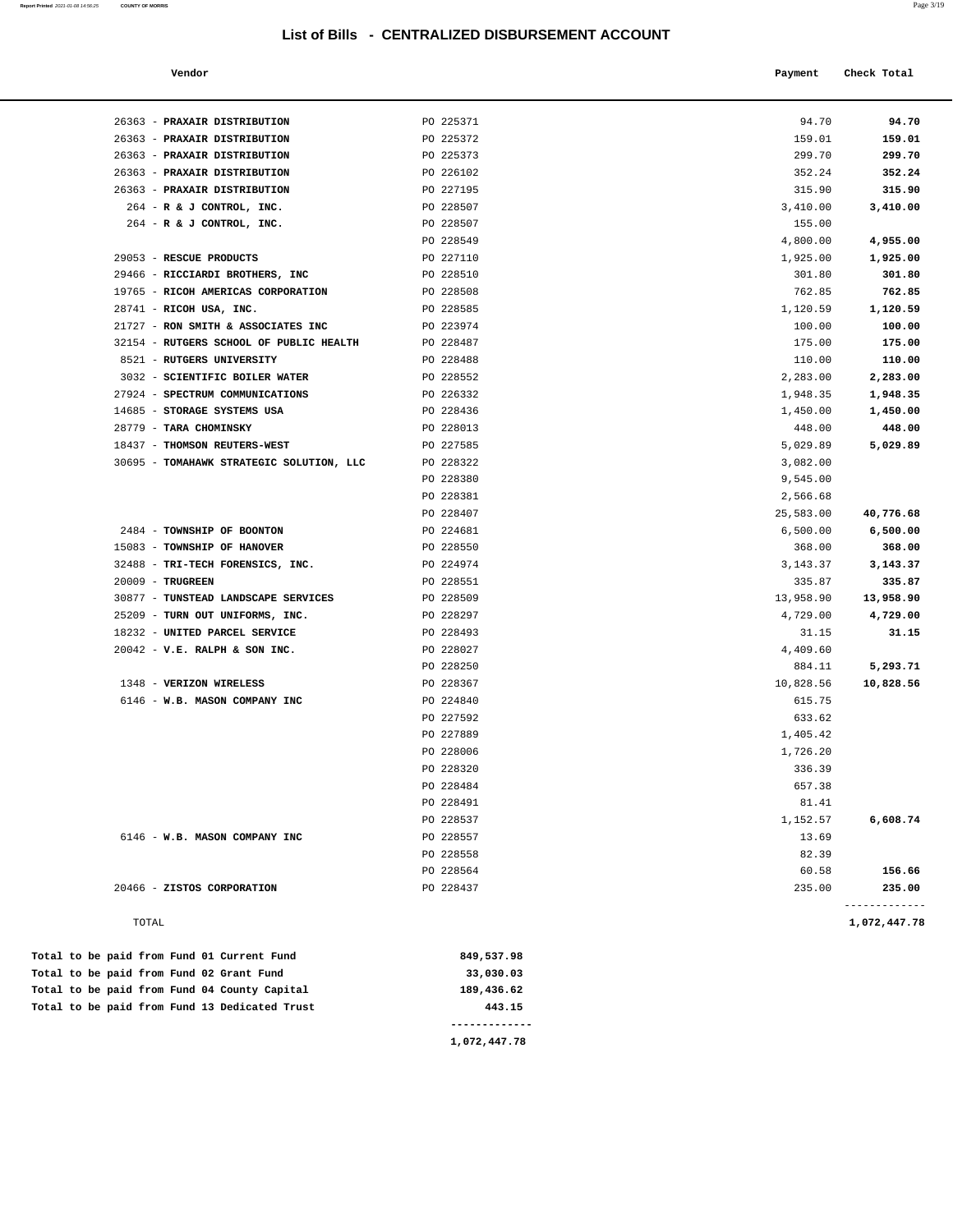| Account<br>. | P0 | Vendor | Description | Payment<br>$\sim$ $\sim$ | Account Total |  |
|--------------|----|--------|-------------|--------------------------|---------------|--|
|              |    |        |             |                          |               |  |

#### **Current Fund**

#### **Personnel**

| 227570 LEXIS NEXIS/ MATTHEW BENDER                          |                   | 41.73    |          |
|-------------------------------------------------------------|-------------------|----------|----------|
| 01-203-20-105100-028<br>(2020) Books & Periodicals          | TOTAL FOR ACCOUNT |          | 41.73    |
|                                                             |                   |          |          |
| 228320 W.B. MASON COMPANY INC                               |                   | 21.20    |          |
| 228320 W.B. MASON COMPANY INC                               |                   | 18.71    |          |
| 228320 W.B. MASON COMPANY INC                               |                   | 17.99    |          |
| 228320 W.B. MASON COMPANY INC                               |                   | 29.64    |          |
| 228320 W.B. MASON COMPANY INC                               |                   | 7.16     |          |
| 228320 W.B. MASON COMPANY INC                               |                   | 3.43     |          |
| 228320 W.B. MASON COMPANY INC                               |                   | 8.10     |          |
| 228320 W.B. MASON COMPANY INC                               |                   | 230.16   |          |
| 01-203-20-105100-058<br>(2020) Office Supplies & Stationery | TOTAL FOR ACCOUNT |          | 336.39   |
| 228585 RICOH USA, INC.                                      |                   | 1,120.59 |          |
| $01-203-20-105100-164$ (2020) Office Machines - Rental      | TOTAL FOR ACCOUNT |          | 1,120.59 |
|                                                             |                   |          |          |
| TOTAL for Personnel                                         |                   |          | 1,498.71 |

#### **Board of Chosen Freeholders**

|                      | 228564 W.B. MASON COMPANY INC         |                   | 60.58 |
|----------------------|---------------------------------------|-------------------|-------|
| 01-203-20-110100-058 | (2020) Office Supplies & Stationery   | TOTAL FOR ACCOUNT | 60.58 |
|                      |                                       |                   |       |
|                      |                                       |                   |       |
|                      | TOTAL for Board of Chosen Freeholders |                   | 60.58 |

## **Clerk of the Board**

| 228586 GANNETT NJ NEWSPAPERS               |                   | 58.22 |
|--------------------------------------------|-------------------|-------|
| (2020) Advertising<br>01-203-20-110105-022 | TOTAL FOR ACCOUNT | 58.22 |
|                                            |                   |       |
|                                            |                   |       |
| TOTAL for Clerk of the Board               |                   | 58.22 |
|                                            |                   |       |

## **County Clerk**

| 227585 THOMSON REUTERS-WEST<br>227585 THOMSON REUTERS-WEST |                   | 2,887.00<br>2,142.89 |
|------------------------------------------------------------|-------------------|----------------------|
| 219975 LAWYERS DIARY AND MANUAL LLC                        |                   | 820.75               |
| (2020) Books & Periodicals<br>01-203-20-120100-028         | TOTAL FOR ACCOUNT | 5,850.64             |
| TOTAL for County Clerk                                     |                   | 5,850.64             |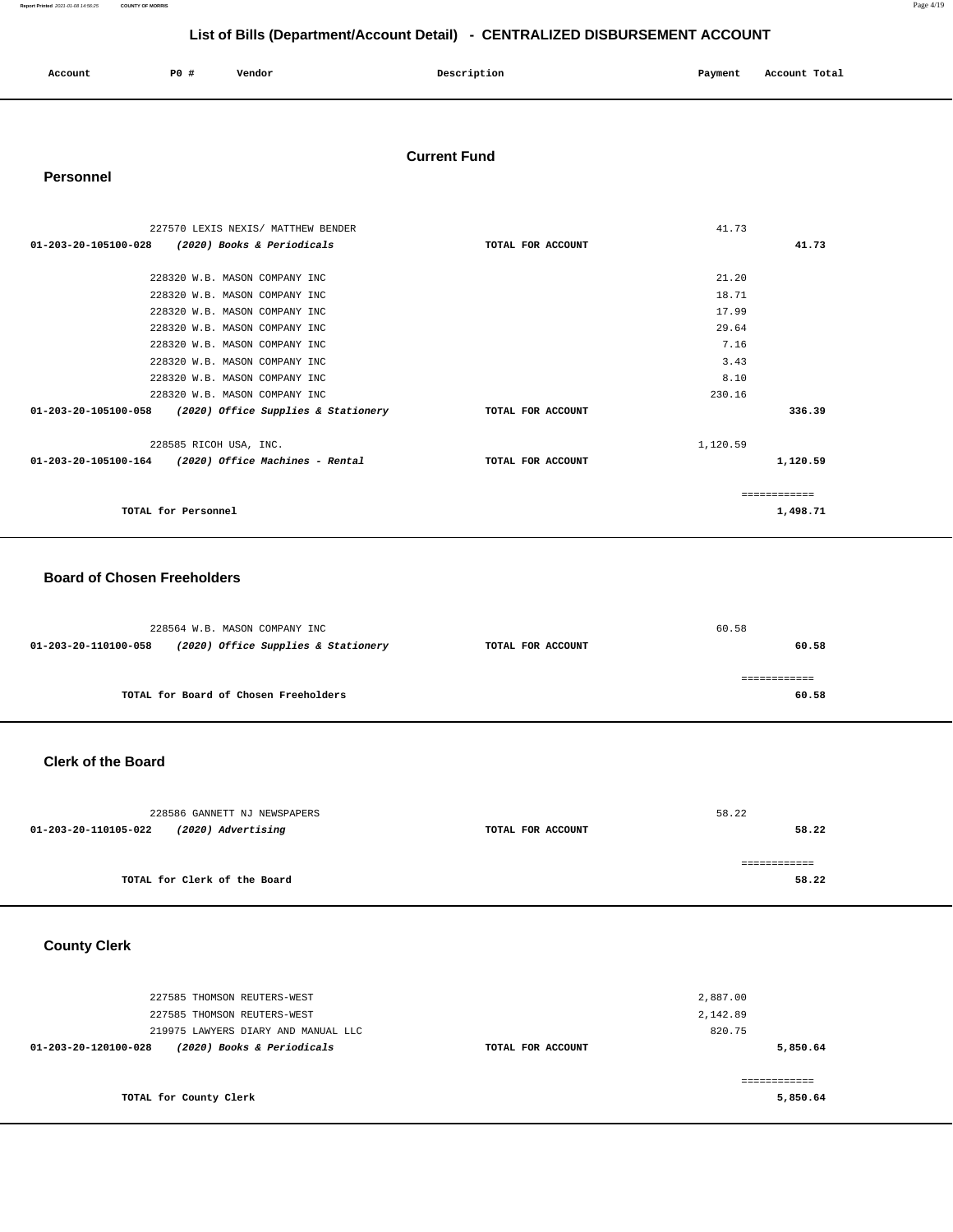#### **Report Printed** 2021-01-08 14:56:25 **COUNTY OF MORRIS** Page 5/19

## **List of Bills (Department/Account Detail) - CENTRALIZED DISBURSEMENT ACCOUNT**

| Account                    | PO#                           | Vendor                              | Description       | Payment   | Account Total          |
|----------------------------|-------------------------------|-------------------------------------|-------------------|-----------|------------------------|
| <b>County Treasurer</b>    |                               |                                     |                   |           |                        |
|                            |                               |                                     |                   |           |                        |
|                            |                               | 228759 GFOA OF NEW JERSEY           |                   | 90.00     |                        |
|                            |                               | 228759 GFOA OF NEW JERSEY           |                   | 90.00     |                        |
| 01-201-20-130100-023       |                               | Associations and Memberships        | TOTAL FOR ACCOUNT |           | 180.00                 |
|                            |                               | 228906 PINO CONSULTING GROUP INC.   |                   | 24,750.00 |                        |
| 01-203-20-130100-084       |                               | (2020) Other Outside Services       | TOTAL FOR ACCOUNT |           | 24,750.00              |
|                            |                               |                                     |                   |           | ============           |
|                            | TOTAL for County Treasurer    |                                     |                   |           | 24,930.00              |
|                            |                               |                                     |                   |           |                        |
|                            |                               |                                     |                   |           |                        |
| <b>Purchasing Division</b> |                               |                                     |                   |           |                        |
|                            |                               |                                     |                   |           |                        |
|                            |                               | 228431 NJ ASSOC OF CTY PURCHASING   |                   | 150.00    |                        |
| 01-203-20-130105-023       |                               | (2020) Associations and Memberships | TOTAL FOR ACCOUNT |           | 150.00                 |
|                            |                               |                                     |                   |           |                        |
|                            | TOTAL for Purchasing Division |                                     |                   |           | ============<br>150.00 |
|                            |                               |                                     |                   |           |                        |
|                            |                               |                                     |                   |           |                        |
| <b>Office Services</b>     |                               |                                     |                   |           |                        |
|                            |                               |                                     |                   |           |                        |
|                            |                               |                                     |                   |           |                        |
| 01-203-20-130110-069       |                               | 228898 COUNTY COLLEGE OF MORRIS     | TOTAL FOR ACCOUNT | 17,987.41 | 17,987.41              |
|                            |                               | (2020) Printing                     |                   |           |                        |
|                            |                               |                                     |                   |           | ============           |
|                            | TOTAL for Office Services     |                                     |                   |           | 17,987.41              |

## **County Board of Taxation**

| 01-203-20-150100-058 |                               | (2020) Office Supplies & Stationery | TOTAL FOR ACCOUNT | 1,152.57 |
|----------------------|-------------------------------|-------------------------------------|-------------------|----------|
|                      | 228537 W.B. MASON COMPANY INC |                                     | 25.32             |          |
|                      | 228537 W.B. MASON COMPANY INC |                                     | 9.18              |          |
|                      | 228537 W.B. MASON COMPANY INC |                                     | 67.92             |          |
|                      | 228537 W.B. MASON COMPANY INC |                                     | 95.88             |          |
|                      | 228537 W.B. MASON COMPANY INC |                                     | 16.44             |          |
|                      | 228537 W.B. MASON COMPANY INC |                                     | 24.60             |          |
|                      | 228537 W.B. MASON COMPANY INC |                                     | 48.84             |          |
|                      | 228537 W.B. MASON COMPANY INC |                                     | 14.99             |          |
|                      | 228537 W.B. MASON COMPANY INC |                                     | 157.68            |          |
|                      | 228537 W.B. MASON COMPANY INC |                                     | 20.26             |          |
|                      | 228537 W.B. MASON COMPANY INC |                                     | 8.69              |          |
|                      | 228537 W.B. MASON COMPANY INC |                                     | 66.40             |          |
|                      | 228537 W.B. MASON COMPANY INC |                                     | 5.40              |          |
|                      | 228537 W.B. MASON COMPANY INC |                                     | 168.80            |          |
|                      | 228537 W.B. MASON COMPANY INC |                                     | 29.38             |          |
|                      | 228537 W.B. MASON COMPANY INC |                                     | 29.38             |          |
|                      | 228537 W.B. MASON COMPANY INC |                                     | 155.96            |          |
|                      | 228537 W.B. MASON COMPANY INC |                                     | 69.82             |          |
|                      | 228537 W.B. MASON COMPANY INC |                                     | 17.45             |          |
|                      | 228537 W.B. MASON COMPANY INC |                                     | 23.70             |          |
|                      | 228537 W.B. MASON COMPANY INC |                                     | 47.96             |          |
|                      | 228537 W.B. MASON COMPANY INC |                                     | 48.52             |          |
|                      |                               |                                     |                   |          |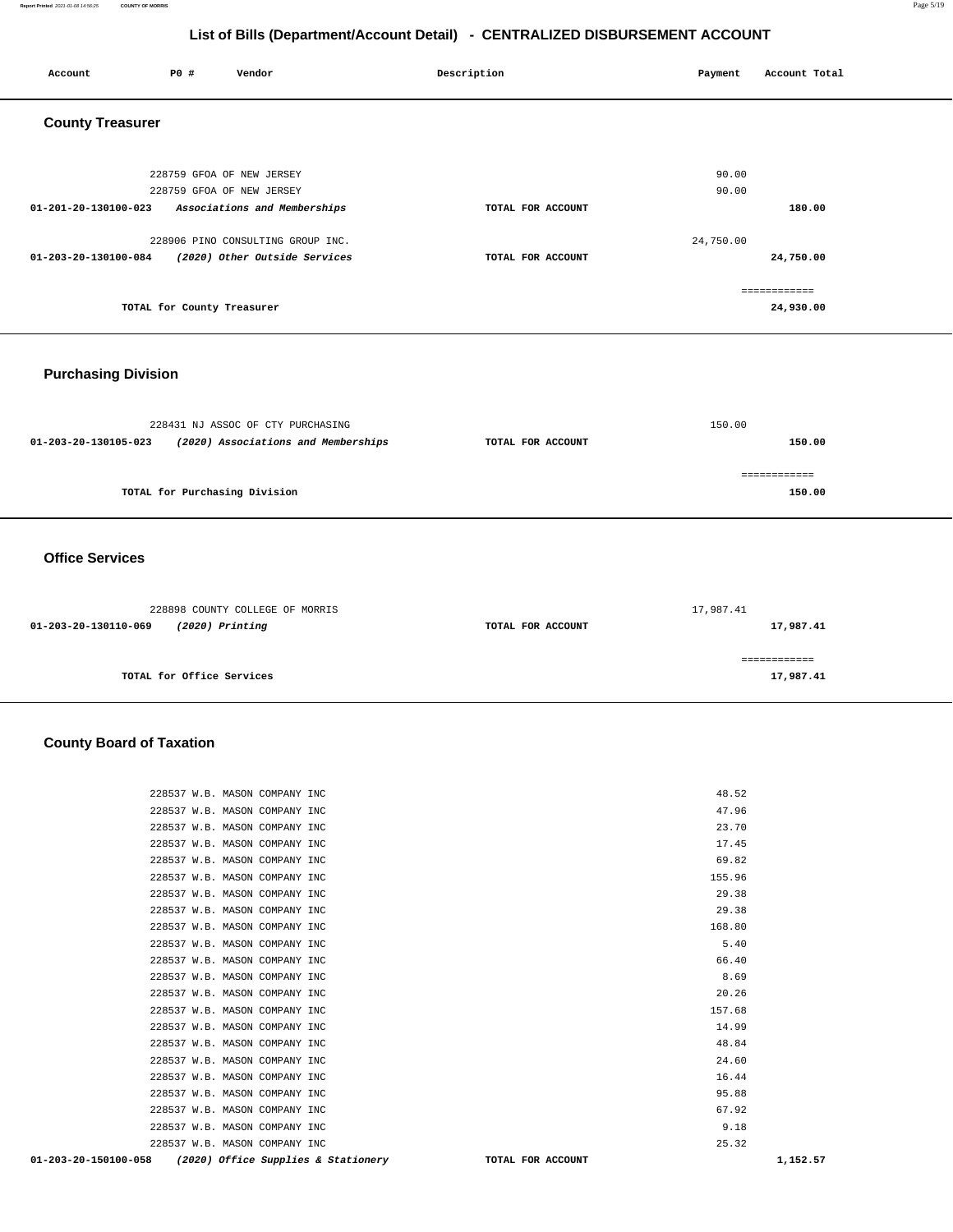#### **Report Printed** 2021-01-08 14:56:25 **COUNTY OF MORRIS** Page 6/19

## **List of Bills (Department/Account Detail) - CENTRALIZED DISBURSEMENT ACCOUNT**

| Account                         | P0 #                       | Vendor                                       | Description       | Payment  | Account Total |
|---------------------------------|----------------------------|----------------------------------------------|-------------------|----------|---------------|
| <b>County Board of Taxation</b> |                            |                                              |                   |          |               |
|                                 |                            |                                              |                   |          |               |
|                                 |                            |                                              |                   |          | ============  |
|                                 |                            | TOTAL for County Board of Taxation           |                   |          | 1,152.57      |
|                                 |                            |                                              |                   |          |               |
|                                 |                            |                                              |                   |          |               |
| <b>County Surrogate</b>         |                            |                                              |                   |          |               |
|                                 |                            |                                              |                   |          |               |
|                                 |                            |                                              |                   |          |               |
|                                 |                            | 227869 CONSTANT CONTACT, INC                 |                   | 714.00   |               |
| 01-203-20-160100-023            |                            | (2020) Associations and Memberships          | TOTAL FOR ACCOUNT |          | 714.00        |
|                                 |                            | 228626 LAWYERS DIARY AND MANUAL LLC          |                   | 469.00   |               |
| 01-203-20-160100-050            | (2020) Law Books           |                                              | TOTAL FOR ACCOUNT |          | 469.00        |
|                                 |                            |                                              |                   |          |               |
|                                 |                            | 228628 DIGITALBRILLIANT LLC                  |                   | 3,588.00 |               |
| 01-203-20-160100-095            |                            | (2020) Other Administrative Supplies         | TOTAL FOR ACCOUNT |          | 3,588.00      |
|                                 |                            |                                              |                   |          |               |
|                                 |                            |                                              |                   |          | ============  |
|                                 | TOTAL for County Surrogate |                                              |                   |          | 4,771.00      |
|                                 |                            |                                              |                   |          |               |
|                                 |                            |                                              |                   |          |               |
| <b>Employee Group Insurance</b> |                            |                                              |                   |          |               |
|                                 |                            |                                              |                   |          |               |
|                                 |                            |                                              |                   |          |               |
| 01-203-23-220100-090            |                            | 228319 GREATLAND CORPORATION                 |                   | 3,268.00 |               |
|                                 |                            | (2020) Employee Group Insurance Expenditures | TOTAL FOR ACCOUNT |          | 3,268.00      |
|                                 |                            |                                              |                   |          | ============  |
|                                 |                            | TOTAL for Employee Group Insurance           |                   |          | 3,268.00      |
|                                 |                            |                                              |                   |          |               |
|                                 |                            |                                              |                   |          |               |

## **Office of Emergency Management**

| 228433 GRAINGER<br>228250 V.E. RALPH & SON INC.     |                   | 35.16<br>884.11 |
|-----------------------------------------------------|-------------------|-----------------|
| (2020) Program Expenditures<br>01-203-25-252100-090 | TOTAL FOR ACCOUNT | 919.27          |
| TOTAL for Office of Emergency Management            |                   | 919.27          |

#### **Communications Center**

| 227592 W.B. MASON COMPANY INC<br>(2020) Office Supplies & Stationery<br>$01 - 203 - 25 - 252105 - 058$ | TOTAL FOR ACCOUNT | 633.62<br>633.62 |
|--------------------------------------------------------------------------------------------------------|-------------------|------------------|
| 226750 KEYSTONE PUBLIC SAFETY INC.<br>(2020) Software Maintenance<br>01-203-25-252105-078              | TOTAL FOR ACCOUNT | 600.00<br>600.00 |
| TOTAL for Communications Center                                                                        |                   | 1,233.62         |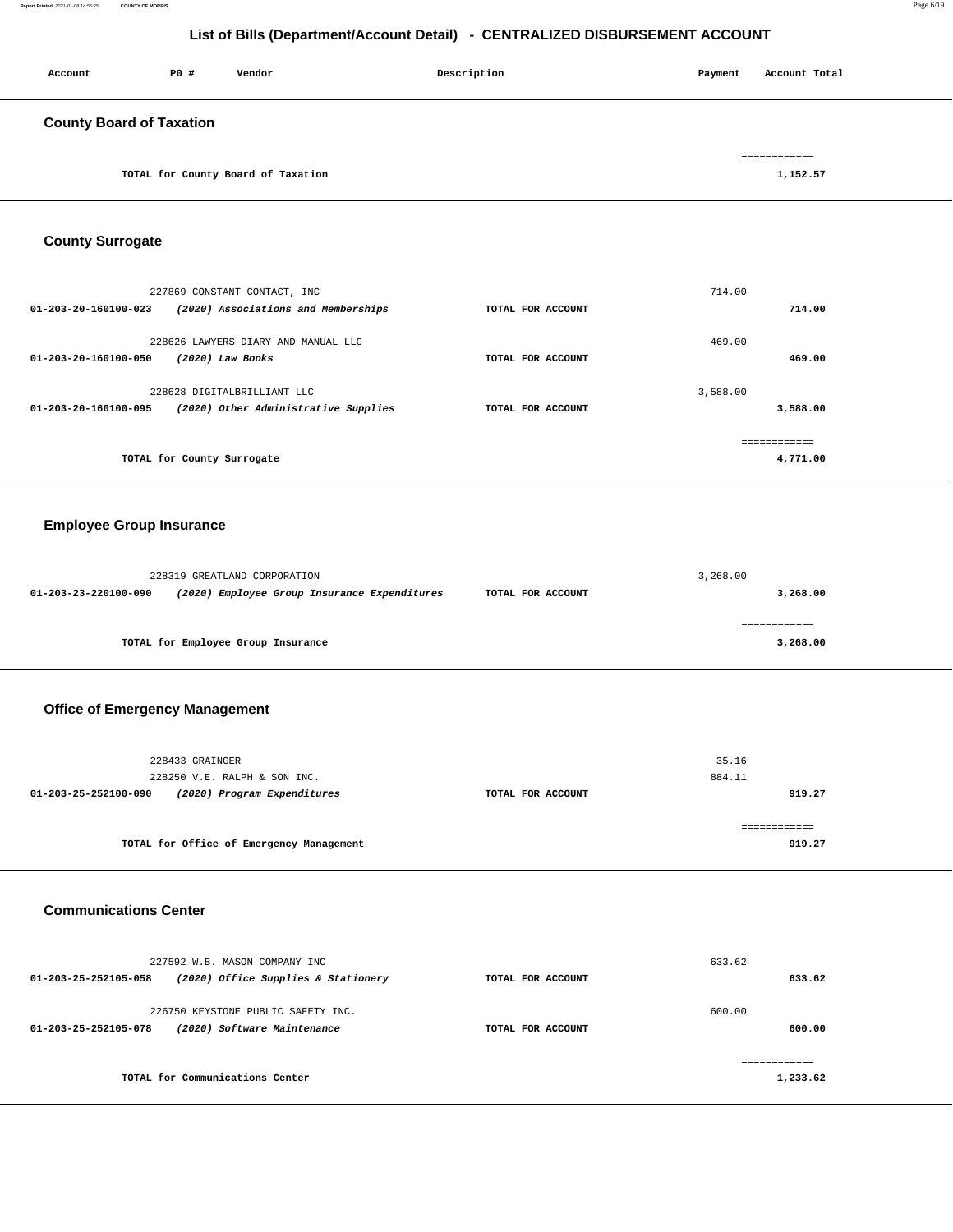| Account<br>. | P0 # | Vendor | Description | Payment | Account Total |
|--------------|------|--------|-------------|---------|---------------|
|              |      |        |             |         |               |

## **County Medical Examiner Office**

|                                | 228485 LEANNE CRONIN                     |                   | 1,500.00 |              |
|--------------------------------|------------------------------------------|-------------------|----------|--------------|
| $01 - 203 - 25 - 254100 - 036$ | (2020) Contracted Services               | TOTAL FOR ACCOUNT |          | 1,500.00     |
|                                | 228484 W.B. MASON COMPANY INC            |                   | 657.38   |              |
| $01 - 203 - 25 - 254100 - 058$ | (2020) Office Supplies & Stationery      | TOTAL FOR ACCOUNT |          | 657.38       |
|                                | 228483 ILIFF-RUGGIERO FUNERAL HOME INC.  |                   | 7,200.00 |              |
|                                | 228483 ILIFF-RUGGIERO FUNERAL HOME INC.  |                   | 3,500.00 |              |
| $01 - 203 - 25 - 254100 - 059$ | (2020) Other General Expenses            | TOTAL FOR ACCOUNT |          | 10,700.00    |
|                                | 228482 EXTRA PACKAGING CORP              |                   | 248.74   |              |
|                                | 228482 EXTRA PACKAGING CORP              |                   | 2,120.00 |              |
|                                | 228482 EXTRA PACKAGING CORP              |                   | 140.00   |              |
| $01 - 203 - 25 - 254100 - 203$ | (2020) X-Ray & Medical Supplies          | TOTAL FOR ACCOUNT |          | 2,508.74     |
|                                |                                          |                   |          | ============ |
|                                | TOTAL for County Medical Examiner Office |                   |          | 15,366.12    |
|                                |                                          |                   |          |              |

## **County Sheriff's Department**

| 223974 RON SMITH & ASSOCIATES INC                                           |                   | 100.00   |          |
|-----------------------------------------------------------------------------|-------------------|----------|----------|
| 223407 NJ STATE ASSOCIATION OF                                              |                   | 600.00   |          |
| 222115 NJ STATE ASSOCIATION OF                                              |                   | 600.00   |          |
| 223407 NJ STATE ASSOCIATION OF                                              |                   | 600.00   |          |
| 219928 NJ STATE ASSOCIATION OF                                              |                   | 600.00   |          |
| 222114 NJ STATE ASSOCIATION OF                                              |                   | 600.00   |          |
| 01-203-25-270100-039 (2020) Education Schools & Training                    | TOTAL FOR ACCOUNT |          | 3,100.00 |
| 228436 STORAGE SYSTEMS USA                                                  |                   | 1,450.00 |          |
| $01-203-25-270100-044$ (2020) Equipment Service Agreements                  | TOTAL FOR ACCOUNT |          | 1,450.00 |
| 224974 TRI-TECH FORENSICS, INC.                                             |                   | 113.94   |          |
| 224974 TRI-TECH FORENSICS, INC.                                             |                   | 123.98   |          |
| 224974 TRI-TECH FORENSICS, INC.                                             |                   | 236.90   |          |
| 224974 TRI-TECH FORENSICS, INC.                                             |                   | 110.97   |          |
| 224974 TRI-TECH FORENSICS, INC.                                             |                   | 1,199.76 |          |
| 227253 FASTENAL COMPANY                                                     |                   | 32.62    |          |
| 224974 TRI-TECH FORENSICS, INC.                                             |                   | 25.47    |          |
| 224974 TRI-TECH FORENSICS, INC.                                             |                   | 73.98    |          |
| 224974 TRI-TECH FORENSICS, INC.                                             |                   | 67.50    |          |
| 227253 FASTENAL COMPANY                                                     |                   | 331.75   |          |
| 227253 FASTENAL COMPANY                                                     |                   | 208.22   |          |
| 227253 FASTENAL COMPANY                                                     |                   | 97.54    |          |
| 224974 TRI-TECH FORENSICS, INC.                                             |                   | 205.98   |          |
| 224974 TRI-TECH FORENSICS, INC.                                             |                   | 11.94    |          |
| 224974 TRI-TECH FORENSICS, INC.                                             |                   | 131.98   |          |
| 224974 TRI-TECH FORENSICS, INC.                                             |                   | 235.00   |          |
| 224974 TRI-TECH FORENSICS, INC.                                             |                   | 259.00   |          |
| 224974 TRI-TECH FORENSICS, INC.                                             |                   | 299.98   |          |
| 224974 TRI-TECH FORENSICS, INC.                                             |                   | 46.99    |          |
| 01-203-25-270100-047 (2020) Identification Equip&Supplies TOTAL FOR ACCOUNT |                   |          | 3,813.50 |
| 226524 4 IMPRINT INC.                                                       |                   | 7.89     |          |
| 226524 4 IMPRINT INC.                                                       |                   | 207.00   |          |
| 226524 4 IMPRINT INC.                                                       |                   | 50.00    |          |
| 226524 4 IMPRINT INC.                                                       |                   | $-24.70$ |          |
| 226520 4 IMPRINT INC.                                                       |                   | 10.88    |          |
| 226520 4 IMPRINT INC.                                                       |                   | 270.00   |          |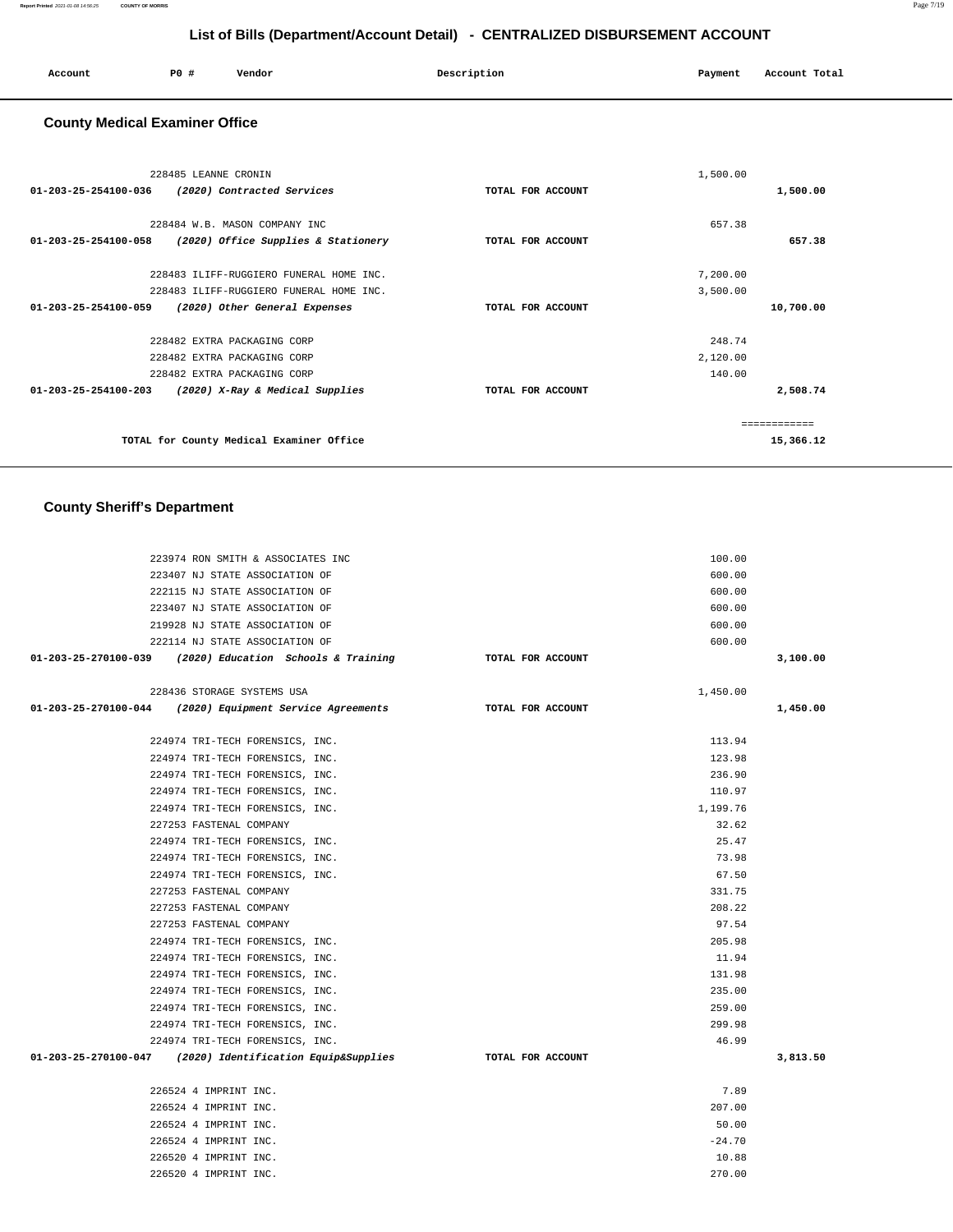| Account                            | P0 #                                   | Vendor                                                           | Description       | Payment            | Account Total |
|------------------------------------|----------------------------------------|------------------------------------------------------------------|-------------------|--------------------|---------------|
| <b>County Sheriff's Department</b> |                                        |                                                                  |                   |                    |               |
|                                    |                                        | 226520 4 IMPRINT INC.                                            |                   | 11.25              |               |
|                                    |                                        | 226520 4 IMPRINT INC.                                            |                   | $-25.00$           |               |
|                                    |                                        | 226520 4 IMPRINT INC.                                            |                   | 55.00              |               |
|                                    |                                        | 226524 4 IMPRINT INC.                                            |                   | 40.00              |               |
|                                    |                                        | 226524 4 IMPRINT INC.                                            |                   | $-28.10$           |               |
|                                    |                                        | 226524 4 IMPRINT INC.                                            |                   | 231.00             |               |
|                                    |                                        | 226520 4 IMPRINT INC.                                            |                   | 370.00             |               |
|                                    |                                        | 226524 4 IMPRINT INC.                                            |                   | 11.75              |               |
|                                    |                                        | 226520 4 IMPRINT INC.                                            |                   | 420.00             |               |
|                                    |                                        | 226520 4 IMPRINT INC.<br>226520 4 IMPRINT INC.                   |                   | 23.87<br>$-27.00$  |               |
|                                    |                                        | 226520 4 IMPRINT INC.                                            |                   | $-40.00$           |               |
|                                    |                                        | 226520 4 IMPRINT INC.                                            |                   | $-30.00$           |               |
|                                    |                                        | 226520 4 IMPRINT INC.                                            |                   | $-39.00$           |               |
| 01-203-25-270100-059               |                                        | (2020) Other General Expenses                                    | TOTAL FOR ACCOUNT |                    | 1,494.84      |
|                                    |                                        | 228437 ZISTOS CORPORATION                                        |                   | 15.00              |               |
|                                    |                                        | 228437 ZISTOS CORPORATION                                        |                   | 220.00             |               |
| 01-203-25-270100-064               |                                        | (2020) Photographic Suppies                                      | TOTAL FOR ACCOUNT |                    | 235.00        |
|                                    |                                        |                                                                  |                   |                    |               |
|                                    |                                        | 228345 AXON ENTERPRISE, INC.                                     |                   | 300.00             |               |
|                                    |                                        | 228345 AXON ENTERPRISE, INC.                                     |                   | 150.00             |               |
|                                    |                                        | 228345 AXON ENTERPRISE, INC.                                     |                   | $-30.00$           |               |
|                                    |                                        | 228345 AXON ENTERPRISE, INC.                                     |                   | $-15.00$           |               |
| 01-203-25-270100-115               |                                        | (2020) Ammunition                                                | TOTAL FOR ACCOUNT |                    | 405.00        |
|                                    |                                        | 228331 DELL MARKETING L.P.                                       |                   | 3,065.93           |               |
| 01-203-25-270100-161               |                                        | (2020) Communications Equipment                                  | TOTAL FOR ACCOUNT |                    | 3,065.93      |
|                                    | 221442 GALLS, LLC                      |                                                                  |                   | 41.24              |               |
|                                    | 226514 GALLS, LLC                      |                                                                  |                   | 80.00              |               |
|                                    | 227650 GALLS, LLC                      |                                                                  |                   | 80.00              |               |
|                                    | 222016 GALLS, LLC                      |                                                                  |                   | 69.55              |               |
|                                    | 225678 GALLS, LLC                      |                                                                  |                   | 80.00              |               |
|                                    | 221442 GALLS, LLC                      |                                                                  |                   | 41.24              |               |
|                                    | 223755 GALLS, LLC                      |                                                                  |                   | 80.00              |               |
|                                    | 227659 GALLS, LLC                      |                                                                  |                   | 210.00             |               |
|                                    | 227659 GALLS, LLC                      |                                                                  |                   | 171.75             |               |
|                                    | 221442 GALLS, LLC<br>227658 GALLS, LLC |                                                                  |                   | 24.91<br>70.00     |               |
|                                    | 227659 GALLS, LLC                      |                                                                  |                   | 63.19              |               |
|                                    |                                        | 228383 MUNICIPAL EMERGENCY SERVICES                              |                   | 250.00             |               |
|                                    |                                        | 228383 MUNICIPAL EMERGENCY SERVICES                              |                   | 3,000.00           |               |
|                                    | 228274 GALLS, LLC                      |                                                                  |                   | 192.19             |               |
|                                    | 228278 GALLS, LLC                      |                                                                  |                   | 192.19             |               |
|                                    | 225270 GALLS, LLC                      |                                                                  |                   | 112.50             |               |
|                                    | 225678 GALLS, LLC                      |                                                                  |                   | 192.19             |               |
|                                    | 224671 GALLS, LLC                      |                                                                  |                   | 83.20              |               |
|                                    |                                        | 228297 TURN OUT UNIFORMS, INC.                                   |                   | 1,500.00<br>150.00 |               |
|                                    |                                        | 228297 TURN OUT UNIFORMS, INC.<br>228297 TURN OUT UNIFORMS, INC. |                   | 300.00             |               |
|                                    |                                        | 228297 TURN OUT UNIFORMS, INC.                                   |                   | 150.00             |               |
|                                    |                                        | 228297 TURN OUT UNIFORMS, INC.                                   |                   | 195.00             |               |
|                                    |                                        | 228297 TURN OUT UNIFORMS, INC.                                   |                   | 174.00             |               |
|                                    |                                        | 228297 TURN OUT UNIFORMS, INC.                                   |                   | 40.00              |               |
|                                    |                                        | 228297 TURN OUT UNIFORMS, INC.                                   |                   | 150.00             |               |
|                                    | 224671 GALLS, LLC                      |                                                                  |                   | 12.00              |               |
|                                    |                                        | 228297 TURN OUT UNIFORMS, INC.                                   |                   | 330.00             |               |
|                                    | 220154 GALLS, LLC                      |                                                                  |                   | 33.00              |               |
|                                    | 225278 GALLS, LLC                      |                                                                  |                   | 192.19             |               |
|                                    | 224671 GALLS, LLC<br>224671 GALLS, LLC |                                                                  |                   | 128.50<br>37.50    |               |
|                                    |                                        |                                                                  |                   |                    |               |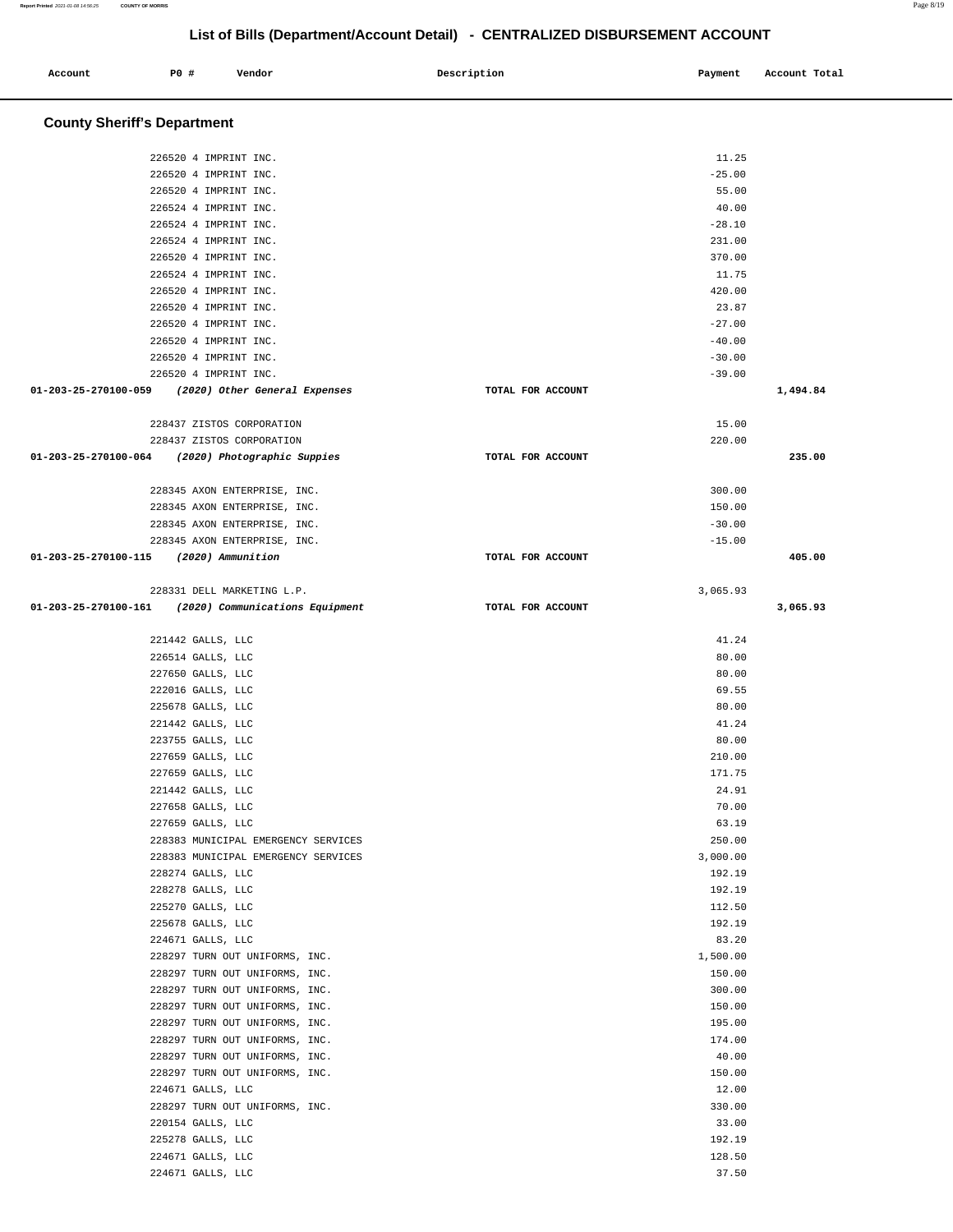| Account Total<br>PO#<br>Payment<br>Account<br>Description<br>Vendor |  |
|---------------------------------------------------------------------|--|
|                                                                     |  |

## **County Sheriff's Department**

| 228280 GALLS, LLC                                                                |                   | 192.19    |           |
|----------------------------------------------------------------------------------|-------------------|-----------|-----------|
| 228297 TURN OUT UNIFORMS, INC.                                                   |                   | 1,200.00  |           |
| 224671 GALLS, LLC                                                                |                   | 13.50     |           |
| 224671 GALLS, LLC                                                                |                   | 22.50     |           |
| 225270 GALLS, LLC                                                                |                   | 70.00     |           |
| 228297 TURN OUT UNIFORMS, INC.                                                   |                   | 540.00    |           |
| 220162 GALLS, LLC                                                                |                   | 70.00     |           |
| 226513 GALLS, LLC                                                                |                   | $-45.99$  |           |
| 226513 GALLS, LLC                                                                |                   | 125.99    |           |
| 220162 GALLS, LLC                                                                |                   | 68.19     |           |
| 219514 GALLS, LLC                                                                |                   | 31.99     |           |
| 219514 GALLS, LLC                                                                |                   | 33.00     |           |
| 219514 GALLS, LLC                                                                |                   | $-31.99$  |           |
| 220162 GALLS, LLC                                                                |                   | 192.19    |           |
| 225268 CALEA                                                                     |                   | 22.50     |           |
| 225268 CALEA                                                                     |                   | 8.50      |           |
| 220162 GALLS, LLC                                                                |                   | 83.20     |           |
| 01-203-25-270100-202 (2020) Uniform And Accessories                              | TOTAL FOR ACCOUNT |           | 11,022.11 |
| 228384 FASTENAL COMPANY                                                          |                   | 245.48    |           |
| 01-203-25-270100-246 (2020) Tools - Others                                       | TOTAL FOR ACCOUNT |           | 245.48    |
| 228293 GRAINGER                                                                  |                   | 385.98    |           |
| 228322 TOMAHAWK STRATEGIC SOLUTION, LLC                                          |                   | 3,032.00  |           |
| 228322 TOMAHAWK STRATEGIC SOLUTION, LLC                                          |                   | 50.00     |           |
| 228341 GALLS, LLC                                                                |                   | 246.33    |           |
| 228378 GRAINGER                                                                  |                   | 151.18    |           |
| 228293 GRAINGER                                                                  |                   | 516.50    |           |
| 228293 GRAINGER                                                                  |                   | 34.67     |           |
| 228293 GRAINGER                                                                  |                   | 6.72      |           |
| 228293 GRAINGER                                                                  |                   | 280.12    |           |
|                                                                                  |                   | 449.68    |           |
|                                                                                  |                   |           |           |
| 228293 GRAINGER                                                                  |                   |           |           |
| 228293 GRAINGER                                                                  |                   | 32.08     |           |
| 228407 TOMAHAWK STRATEGIC SOLUTION, LLC                                          |                   | 25,558.00 |           |
| 228407 TOMAHAWK STRATEGIC SOLUTION, LLC                                          |                   | 25.00     |           |
| 228380 TOMAHAWK STRATEGIC SOLUTION, LLC                                          |                   | 55.00     |           |
| 228381 TOMAHAWK STRATEGIC SOLUTION, LLC                                          |                   | 2,177.10  |           |
| 228340 GALLS, LLC                                                                |                   | 1,085.56  |           |
| 228381 TOMAHAWK STRATEGIC SOLUTION, LLC                                          |                   | 339.58    |           |
| 228380 TOMAHAWK STRATEGIC SOLUTION, LLC                                          |                   | 9,490.00  |           |
| 228381 TOMAHAWK STRATEGIC SOLUTION, LLC<br>01-203-25-270100-258 (2020) Equipment | TOTAL FOR ACCOUNT | 50.00     | 43,965.50 |

## **County Prosecutor's Office**

| 228013 TARA CHOMINSKY                                   |                   | 185.40    |           |
|---------------------------------------------------------|-------------------|-----------|-----------|
| 228000 JAIME SHANAPHY                                   |                   | 65.40     |           |
| 228000 JAIME SHANAPHY                                   |                   | 85.10     |           |
| 228013 TARA CHOMINSKY                                   |                   | 262.60    |           |
| 228014 MICHELLE<br>LYNN<br>WALKER                       |                   | 292.80    |           |
| 228014 MICHELLE<br>LYNN<br>WALKER                       |                   | 163.60    |           |
| (2020) Outside Salaries & Wages<br>01-203-25-275100-016 | TOTAL FOR ACCOUNT |           | 1,054.90  |
| 228367 VERIZON WIRELESS                                 |                   | 10,828.56 |           |
| 01-203-25-275100-031<br>(2020) Cellular Phones/Pagers   | TOTAL FOR ACCOUNT |           | 10,828.56 |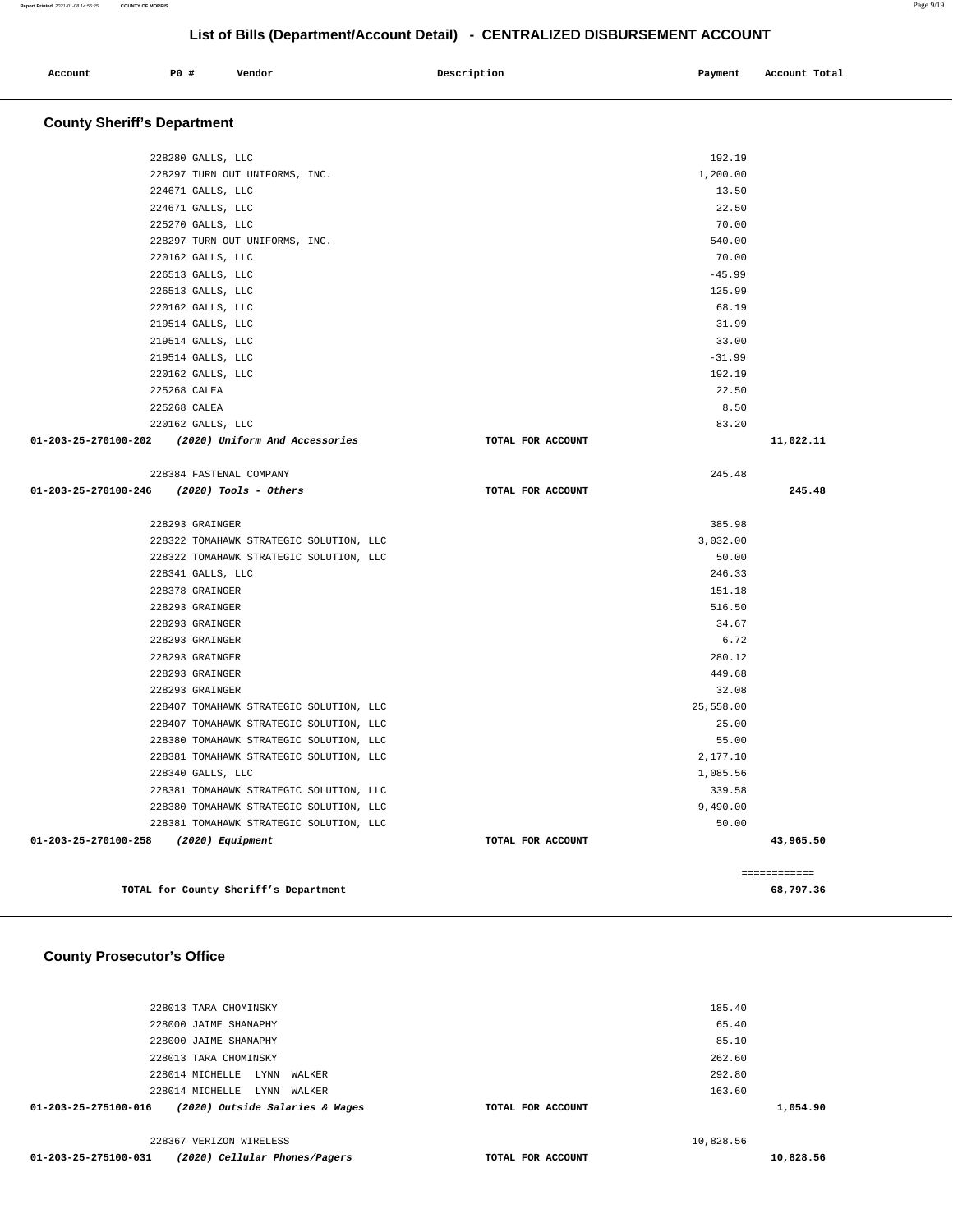| Account                           | P0 #                  | Vendor                                                   | Description       | Payment   | Account Total |
|-----------------------------------|-----------------------|----------------------------------------------------------|-------------------|-----------|---------------|
| <b>County Prosecutor's Office</b> |                       |                                                          |                   |           |               |
|                                   |                       | 223482 NJ STATE BAR ASSOCIATION                          |                   | 99.00     |               |
| 01-203-25-275100-039              |                       | (2020) Education Schools & Training                      | TOTAL FOR ACCOUNT |           | 99.00         |
|                                   |                       | 228006 W.B. MASON COMPANY INC                            |                   | 1,726.20  |               |
|                                   |                       | 01-203-25-275100-058 (2020) Office Supplies & Stationery | TOTAL FOR ACCOUNT |           | 1,726.20      |
|                                   | 228311 GRAYSHIFT, LLC |                                                          |                   | 18,000.00 |               |
| 01-203-25-275100-078              |                       | (2020) Software Maintenance                              | TOTAL FOR ACCOUNT |           | 18,000.00     |
|                                   |                       | 228011 INSTITUTE FOR FORENSIC PSYCHOLOGY                 |                   | 1,200.00  |               |
|                                   |                       | 228027 V.E. RALPH & SON INC.                             |                   | 4,409.60  |               |
| 01-203-25-275100-189              | $(2020)$ Medical      |                                                          | TOTAL FOR ACCOUNT |           | 5,609.60      |
|                                   |                       | 228403 FLEMINGTON DEPT STORE INC                         |                   | 601.00    |               |
|                                   |                       | 228403 FLEMINGTON DEPT STORE INC                         |                   | 503.75    |               |
|                                   |                       | 228403 FLEMINGTON DEPT STORE INC                         |                   | 601.00    |               |
|                                   |                       | 227504 MAGNET FORENSICS USA, INC.                        |                   | 4,875.00  |               |
|                                   |                       | 228403 FLEMINGTON DEPT STORE INC                         |                   | 534.98    |               |
|                                   |                       | 228403 FLEMINGTON DEPT STORE INC                         |                   | 592.80    |               |
| 01-203-25-275100-202              |                       | (2020) Uniform And Accessories                           | TOTAL FOR ACCOUNT |           | 7,708.53      |
|                                   |                       |                                                          |                   |           | ============  |
|                                   |                       | TOTAL for County Prosecutor's Office                     |                   |           | 45,026.79     |

## **County Jail**

|                      | 227807 EDMUND M. KRAMER     |                   | 225.00 |
|----------------------|-----------------------------|-------------------|--------|
| 01-203-25-280100-064 | (2020) Photographic Suppies | TOTAL FOR ACCOUNT | 225.00 |
|                      |                             |                   |        |
|                      |                             |                   |        |
|                      | TOTAL for County Jail       |                   | 225.00 |

## **County Youth Detention Facilit**

| 228568 A & B BAGEL II LLC                |                   | 259.50        |
|------------------------------------------|-------------------|---------------|
| 01-203-25-281100-185<br>(2020) Food      | TOTAL FOR ACCOUNT | 259.50        |
|                                          |                   |               |
| 228153 GALLS, LLC                        |                   | 18.99         |
| 228153 GALLS, LLC                        |                   | 46.50         |
| 228153 GALLS, LLC                        |                   | 139.71        |
| $(2020)$ Medical<br>01-203-25-281100-189 | TOTAL FOR ACCOUNT | 205.20        |
|                                          |                   |               |
|                                          |                   | ------------- |
| TOTAL for County Youth Detention Facilit |                   | 464.70        |

## **Buildings & Grounds**

| 228552 SCIENTIFIC BOILER WATER<br>228551 TRUGREEN           | 2,283.00<br>335.87 |          |
|-------------------------------------------------------------|--------------------|----------|
| (2020) Equipment Service Agreements<br>01-203-26-310100-044 | TOTAL FOR ACCOUNT  | 2,618.87 |
|                                                             |                    |          |
| 228558 W.B. MASON COMPANY INC                               | 42.75              |          |
| 228558 W.B. MASON COMPANY INC                               | 9.43               |          |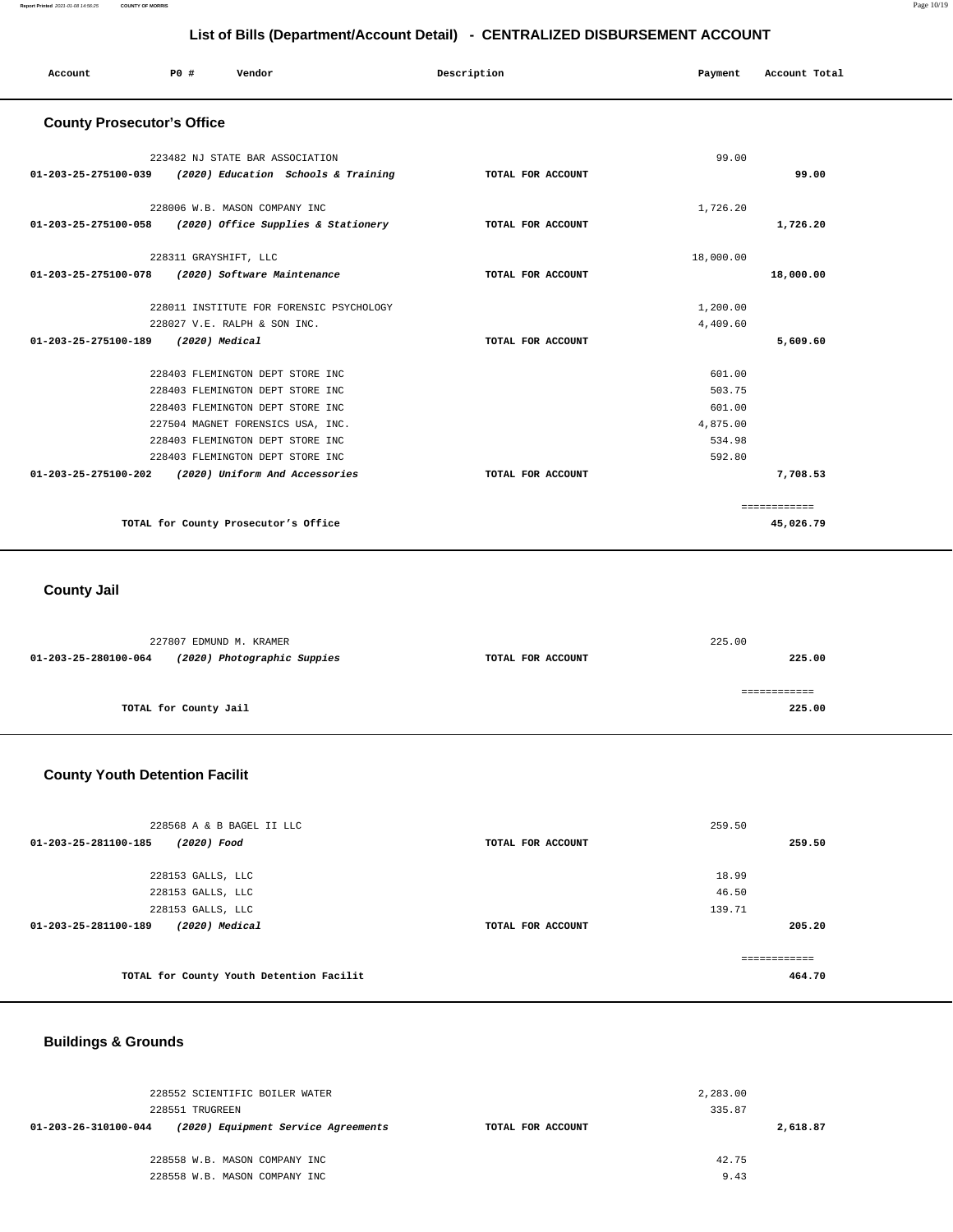| Account | <b>PO #</b> | Vendor | Description | Payment | Account Total<br>. |
|---------|-------------|--------|-------------|---------|--------------------|
|         |             |        |             |         |                    |

# **Buildings & Grounds**

|                                              | 228558 W.B. MASON COMPANY INC                             |                   | 30.21     |           |
|----------------------------------------------|-----------------------------------------------------------|-------------------|-----------|-----------|
|                                              | 01-203-26-310100-058 (2020) Office Supplies & Stationery  | TOTAL FOR ACCOUNT |           | 82.39     |
|                                              |                                                           |                   |           |           |
|                                              | 228479 B & G RESTORATION INC.                             |                   | 900.00    |           |
|                                              | 228519 EMERGENCY PEST CONTROL                             |                   | 2,695.00  |           |
|                                              | 228519 EMERGENCY PEST CONTROL                             |                   | 55.00     |           |
|                                              | 228519 EMERGENCY PEST CONTROL                             |                   | 55.00     |           |
|                                              | 228509 TUNSTEAD LANDSCAPE SERVICES                        |                   | 13,958.90 |           |
|                                              | 228519 EMERGENCY PEST CONTROL                             |                   | 85.00     |           |
|                                              | 228519 EMERGENCY PEST CONTROL                             |                   | 85.00     |           |
|                                              | 228519 EMERGENCY PEST CONTROL                             |                   | 55.00     |           |
|                                              | 228519 EMERGENCY PEST CONTROL                             |                   | 85.00     |           |
|                                              | 228504 FLOORMAT MANAGEMENT, INC.                          |                   | 125.01    |           |
|                                              | 228505 HANNON FLOOR COVERING CORPORATION                  |                   | 1,239.67  |           |
|                                              | 228550 TOWNSHIP OF HANOVER                                |                   | 368.00    |           |
|                                              | 01-203-26-310100-084 (2020) Other Outside Services        | TOTAL FOR ACCOUNT |           | 19,706.58 |
|                                              |                                                           |                   |           |           |
|                                              | 228557 W.B. MASON COMPANY INC                             |                   | 0.95      |           |
|                                              | 228555 GRAINGER                                           |                   | 321.30    |           |
|                                              | 228557 W.B. MASON COMPANY INC                             |                   | 0.95      |           |
|                                              | 228557 W.B. MASON COMPANY INC                             |                   | 0.95      |           |
|                                              | 228557 W.B. MASON COMPANY INC                             |                   | 8.94      |           |
|                                              | 228557 W.B. MASON COMPANY INC                             |                   | 0.95      |           |
|                                              | 228557 W.B. MASON COMPANY INC                             |                   | 0.95      |           |
|                                              | 01-203-26-310100-095 (2020) Other Administrative Supplies | TOTAL FOR ACCOUNT |           | 334.99    |
|                                              |                                                           |                   |           |           |
|                                              | 228516 MOE DISTRIBUTORS INC.                              |                   | 153.90    |           |
|                                              | 01-203-26-310100-128 (2020) Security Equipment            | TOTAL FOR ACCOUNT |           | 153.90    |
|                                              |                                                           |                   |           |           |
|                                              | 228514 MORRIS COUNTY MUA                                  |                   | 1,110.23  |           |
|                                              | 01-203-26-310100-143 (2020) Rubbish & Trash Removal       | TOTAL FOR ACCOUNT |           | 1,110.23  |
|                                              |                                                           |                   |           |           |
|                                              | 228508 RICOH AMERICAS CORPORATION                         |                   | 762.85    |           |
|                                              | 01-203-26-310100-164 (2020) Office Machines - Rental      | TOTAL FOR ACCOUNT |           | 762.85    |
|                                              |                                                           |                   |           |           |
|                                              | 228549 R & J CONTROL, INC.                                |                   | 155.00    |           |
|                                              | 228549 R & J CONTROL, INC.                                |                   | 155.00    |           |
|                                              | 228549 R & J CONTROL, INC.                                |                   | 754.50    |           |
|                                              | 228549 R & J CONTROL, INC.                                |                   | 754.50    |           |
| 01-203-26-310100-204 (2020) Plant Operations |                                                           | TOTAL FOR ACCOUNT |           | 1,819.00  |
|                                              |                                                           |                   |           |           |
|                                              | 228553 ELVI CABRERA                                       |                   | 79.71     |           |
|                                              | 228554 CARL EDWARDS                                       |                   | 90.00     |           |
| 01-203-26-310100-207                         | (2020) Uniform & Clothing Allowance                       | TOTAL FOR ACCOUNT |           | 169.71    |
|                                              |                                                           |                   |           |           |
|                                              | 228515 COUNTY CONCRETE CORP.                              |                   | 980.00    |           |
|                                              | 228515 COUNTY CONCRETE CORP.                              |                   | 1,481.13  |           |
|                                              | 228515 COUNTY CONCRETE CORP.                              |                   | 560.00    |           |
|                                              | 228515 COUNTY CONCRETE CORP.                              |                   | 1,259.00  |           |
|                                              | 228522 PEERLESS CONCRETE PRODUCTS CO.                     |                   | 105.00    |           |
| 01-203-26-310100-223 (2020) Building Repairs |                                                           | TOTAL FOR ACCOUNT |           | 4,385.13  |
|                                              |                                                           |                   |           |           |
|                                              | 228510 RICCIARDI BROTHERS, INC                            |                   | 301.80    |           |
| 01-203-26-310100-234 (2020) Paint            |                                                           | TOTAL FOR ACCOUNT |           | 301.80    |
|                                              |                                                           |                   |           |           |
|                                              | 228502 FASTENAL COMPANY                                   |                   | 24.18     |           |
|                                              | 228512 HOME DEPOT CREDIT SERVICES                         |                   | 579.05    |           |
|                                              | 228512 HOME DEPOT CREDIT SERVICES                         |                   | 498.00    |           |
| $01-203-26-310100-235$ (2020) Pipes - Others |                                                           | TOTAL FOR ACCOUNT |           | 1,101.23  |
|                                              |                                                           |                   |           |           |
|                                              | 228513 GRAINGER                                           |                   | 980.39    |           |
|                                              | 228513 GRAINGER                                           |                   | 172.00    |           |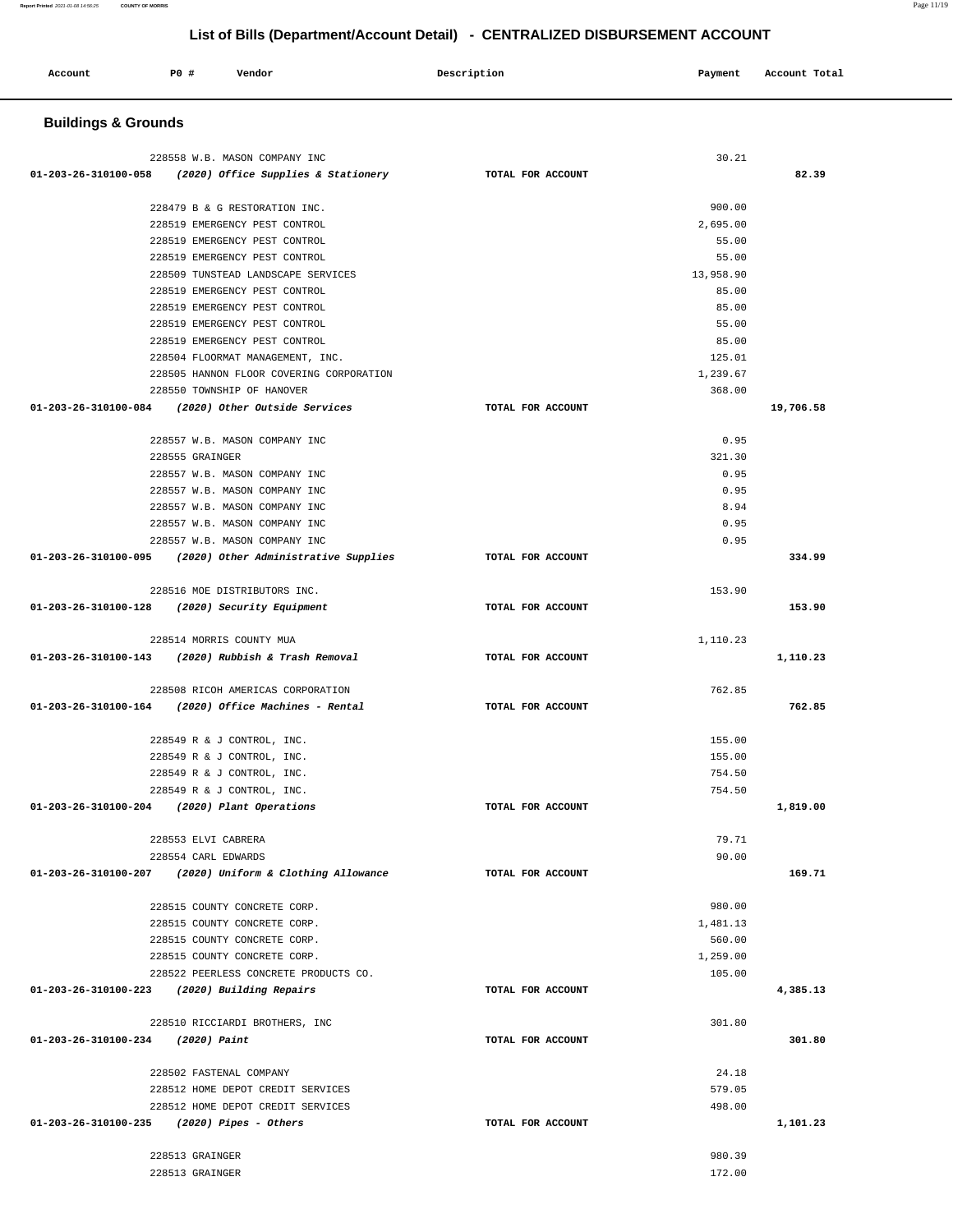| Account | P0 # | Vendor | Description | Payment | Account Total |
|---------|------|--------|-------------|---------|---------------|
|         |      |        |             |         |               |

# **Buildings & Grounds**

| 01-203-26-310100-239<br>(2020) Small Tools                | TOTAL FOR ACCOUNT |          | 1,152.39 |
|-----------------------------------------------------------|-------------------|----------|----------|
| 228513 GRAINGER                                           |                   | 1,658.92 |          |
| 228520 MORRISTOWN LUMBER &                                |                   | 19.16    |          |
| 228512 HOME DEPOT CREDIT SERVICES                         |                   | 29.40    |          |
| 228555 GRAINGER                                           |                   | 322.00   |          |
| 228555 GRAINGER                                           |                   | 28.80    |          |
| 228513 GRAINGER                                           |                   | 42.25    |          |
| 228513 GRAINGER                                           |                   | 76.31    |          |
| 228513 GRAINGER                                           |                   | 277.83   |          |
| 228513 GRAINGER                                           |                   | 14.10    |          |
| 228513 GRAINGER                                           |                   | 450.94   |          |
| 228513 GRAINGER                                           |                   | 207.84   |          |
| 228502 FASTENAL COMPANY                                   |                   | 954.96   |          |
| 01-203-26-310100-249 (2020) Bldg Maintenance Supplies     | TOTAL FOR ACCOUNT |          | 4,082.51 |
|                                                           |                   |          |          |
| 228511 POWER PLACE INC                                    |                   | 125.40   |          |
| 228512 HOME DEPOT CREDIT SERVICES                         |                   | 83.52    |          |
| 228562 POWER PLACE INC                                    |                   | 83.93    |          |
| $01-203-26-310100-251$ (2020) Ground Maintenance Supplies | TOTAL FOR ACCOUNT |          | 292.85   |
| 228506 GOODALE PHARMACY & SURGICAL SUPPLY                 |                   | 3,600.00 |          |
| 228503 ALLEN PAPER & SUPPLY CO                            |                   | 311.04   |          |
| 228513 GRAINGER                                           |                   | 4,033.50 |          |
| 01-203-26-310100-252 (2020) Janitorial Supplies           | TOTAL FOR ACCOUNT |          | 7,944.54 |
| 228561 HERC RENTALS                                       |                   | 1,162.12 |          |
| 01-203-26-310100-258 (2020) Equipment                     | TOTAL FOR ACCOUNT |          | 1,162.12 |
| 228507 R & J CONTROL, INC.                                |                   | 155.00   |          |
| 228507 R & J CONTROL, INC.                                |                   | 155.00   |          |
| 228549 R & J CONTROL, INC.                                |                   | 715.00   |          |
| 228507 R & J CONTROL, INC.                                |                   | 155.00   |          |
| 228507 R & J CONTROL, INC.                                |                   | 155.00   |          |
| 228549 R & J CONTROL, INC.                                |                   | 2,266.00 |          |
| 228507 R & J CONTROL, INC.                                |                   | 155.00   |          |
| 228507 R & J CONTROL, INC.                                |                   | 310.00   |          |
| 228507 R & J CONTROL, INC.                                |                   | 155.00   |          |
| 228507 R & J CONTROL, INC.                                |                   | 155.00   |          |
| 228507 R & J CONTROL, INC.                                |                   | 155.00   |          |
| 228507 R & J CONTROL, INC.                                |                   | 155.00   |          |
| 228507 R & J CONTROL, INC.                                |                   | 155.00   |          |
| 228507 R & J CONTROL, INC.                                |                   | 155.00   |          |
| 228507 R & J CONTROL, INC.                                |                   | 155.00   |          |
| 228507 R & J CONTROL, INC.                                |                   | 155.00   |          |
| 228507 R & J CONTROL, INC.                                |                   | 155.00   |          |
| 228507 R & J CONTROL, INC.                                |                   | 155.00   |          |
| 228507 R & J CONTROL, INC.                                |                   | 155.00   |          |
| 228507 R & J CONTROL, INC.                                |                   | 155.00   |          |
| 228507 R & J CONTROL, INC.                                |                   | 155.00   |          |
| 228507 R & J CONTROL, INC.                                |                   | 155.00   |          |
| 228507 R & J CONTROL, INC.                                |                   | 155.00   |          |
| 228507 R & J CONTROL, INC.                                |                   | 155.00   |          |
| 01-203-26-310100-262<br>(2020) Machinery Repairs & Parts  | TOTAL FOR ACCOUNT |          | 6,546.00 |
| 228560 BINSKY SERVICE LLC                                 |                   | 3,957.00 |          |
| 228555 GRAINGER                                           |                   | 69.25    |          |
| 228559 JOHNSTONE SUPPLY                                   |                   | 24.49    |          |
| 228559 JOHNSTONE SUPPLY                                   |                   | 1,299.43 |          |
| 228559 JOHNSTONE SUPPLY                                   |                   | 131.86   |          |
| 228559 JOHNSTONE SUPPLY                                   |                   | 1,029.54 |          |
| 228559 JOHNSTONE SUPPLY                                   |                   | 53.49    |          |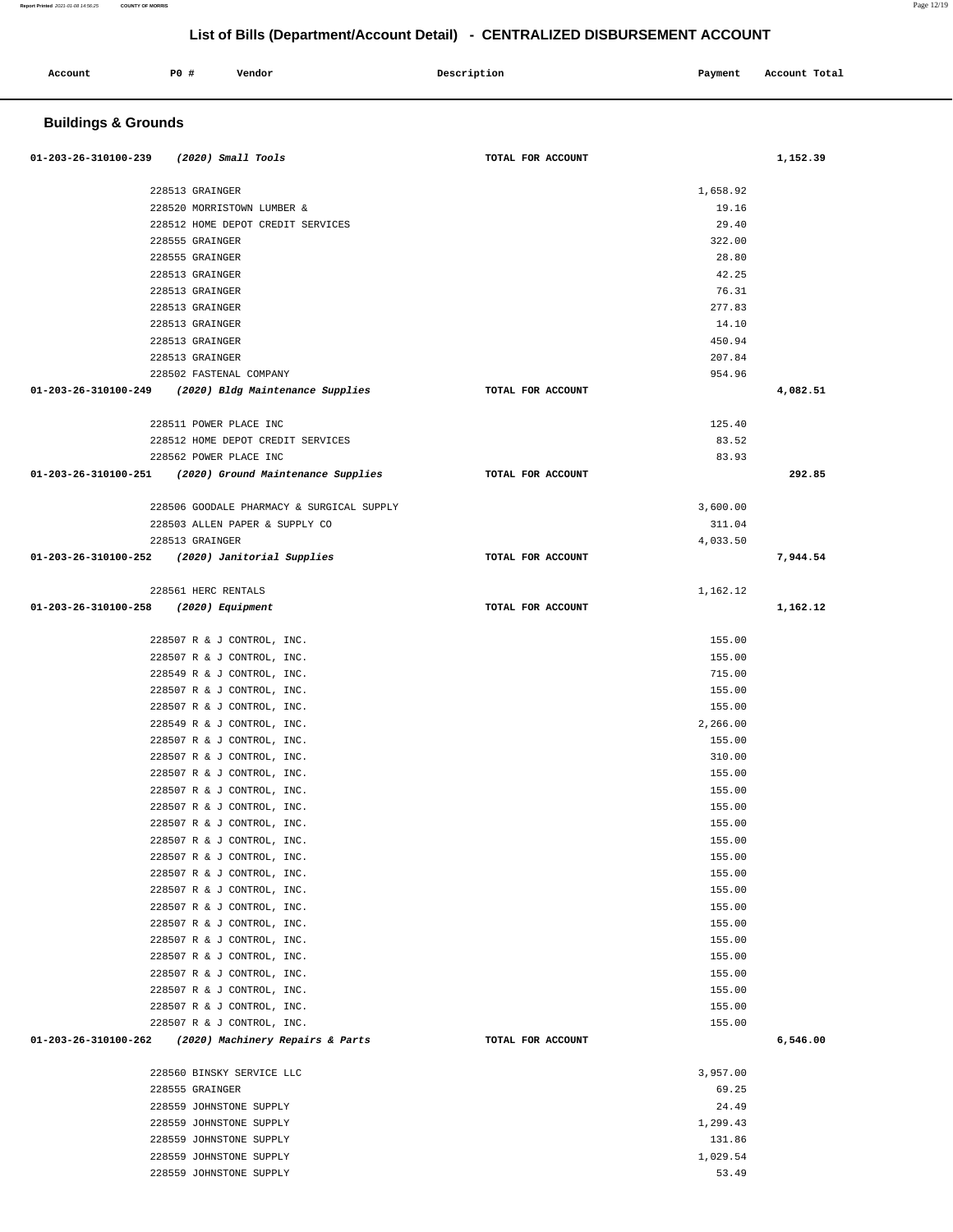| Account                        | P0 # | Vendor                            | Description |                   | Payment | Account Total |  |
|--------------------------------|------|-----------------------------------|-------------|-------------------|---------|---------------|--|
| <b>Buildings &amp; Grounds</b> |      |                                   |             |                   |         |               |  |
|                                |      | 228559 JOHNSTONE SUPPLY           |             |                   | 587.40  |               |  |
|                                |      | 228559 JOHNSTONE SUPPLY           |             |                   | 83.63   |               |  |
|                                |      | 228559 JOHNSTONE SUPPLY           |             |                   | 170.89  |               |  |
|                                |      | 228559 JOHNSTONE SUPPLY           |             |                   | 608.76  |               |  |
|                                |      | 228559 JOHNSTONE SUPPLY           |             |                   | 113.61  |               |  |
|                                |      | 228559 JOHNSTONE SUPPLY           |             |                   | 293.97  |               |  |
|                                |      | 228502 FASTENAL COMPANY           |             |                   | 830.06  |               |  |
| 01-203-26-310100-264           |      | $(2020)$ Heat & A/C               |             | TOTAL FOR ACCOUNT |         | 9,253.38      |  |
|                                |      | 228528 COOPER ELECTRIC SUPPLY CO. |             |                   | 50.65   |               |  |
|                                |      | 228528 COOPER ELECTRIC SUPPLY CO. |             |                   | 290.09  |               |  |
|                                |      | 228528 COOPER ELECTRIC SUPPLY CO. |             |                   | 440.18  |               |  |
| 01-203-26-310100-265           |      | (2020) Electrical                 |             | TOTAL FOR ACCOUNT |         | 780.92        |  |
|                                |      |                                   |             |                   |         | ------------  |  |
|                                |      | TOTAL for Buildings & Grounds     |             |                   |         | 63,761.39     |  |

#### **Motor Services Center**

| 227773 GRAINGER                                            |                   | 636.24   |          |
|------------------------------------------------------------|-------------------|----------|----------|
| 227287 MITCHELL 1                                          |                   | 2,415.88 |          |
| 223735 IDENTIFIX INC                                       |                   | 1,428.00 |          |
| 01-203-26-315100-098 (2020) Other Operating&Repair Supply  | TOTAL FOR ACCOUNT |          | 4,480.12 |
| 228048 FLEMINGTON DEPT STORE INC                           |                   | 2,659.90 |          |
| 01-203-26-315100-207 (2020) Uniform & Clothing Allowance   | TOTAL FOR ACCOUNT |          | 2,659.90 |
| 227774 GRAINGER                                            |                   | 269.04   |          |
| 01-203-26-315100-232 (2020) Lubricants & Anti Freeze       | TOTAL FOR ACCOUNT |          | 269.04   |
| 227675 GRAINGER                                            |                   | 28.32    |          |
| 227675 GRAINGER                                            |                   | 15.84    |          |
| 01-203-26-315100-239 (2020) Small Tools                    | TOTAL FOR ACCOUNT |          | 44.16    |
| 226102 PRAXAIR DISTRIBUTION                                |                   | 352.24   |          |
| 225373 PRAXAIR DISTRIBUTION                                |                   | 299.70   |          |
| 225372 PRAXAIR DISTRIBUTION                                |                   | 19.50    |          |
| 227195 PRAXAIR DISTRIBUTION                                |                   | 315.90   |          |
| 225372 PRAXAIR DISTRIBUTION                                |                   | 23.50    |          |
| 225372 PRAXAIR DISTRIBUTION                                |                   | 20.00    |          |
| 225371 PRAXAIR DISTRIBUTION                                |                   | 94.70    |          |
| 225370 PRAXAIR DISTRIBUTION                                |                   | 34.00    |          |
| 225370 PRAXAIR DISTRIBUTION                                |                   | 20.00    |          |
| 225372 PRAXAIR DISTRIBUTION                                |                   | 96.01    |          |
| $01-203-26-315100-248$ (2020) Welding-Oxygen-Acetylene Etc | TOTAL FOR ACCOUNT |          | 1,275.55 |
| 228050 GRAINGER                                            |                   | 16.18    |          |
| 227483 CREATIVE BUS SALES, INC.                            |                   | 35.00    |          |
| 227483 CREATIVE BUS SALES, INC.                            |                   | 390.00   |          |
| 227713 CLIFFSIDE BODY CORP                                 |                   | 1,594.10 |          |
| 227708 CLIFFSIDE BODY CORP                                 |                   | 574.90   |          |
| 01-203-26-315100-261 (2020) Spare Parts for Equipment      | TOTAL FOR ACCOUNT |          | 2,610.18 |
| 227674 GRAINGER                                            |                   | 39.86    |          |
| 01-203-26-315100-266 (2020) Safety Items                   | TOTAL FOR ACCOUNT |          | 39.86    |
| 227925 BEYER FORD                                          |                   | 24.64    |          |
| 227718 BEYER FORD                                          |                   | 16.22    |          |
| 227718 BEYER FORD                                          |                   | 45.23    |          |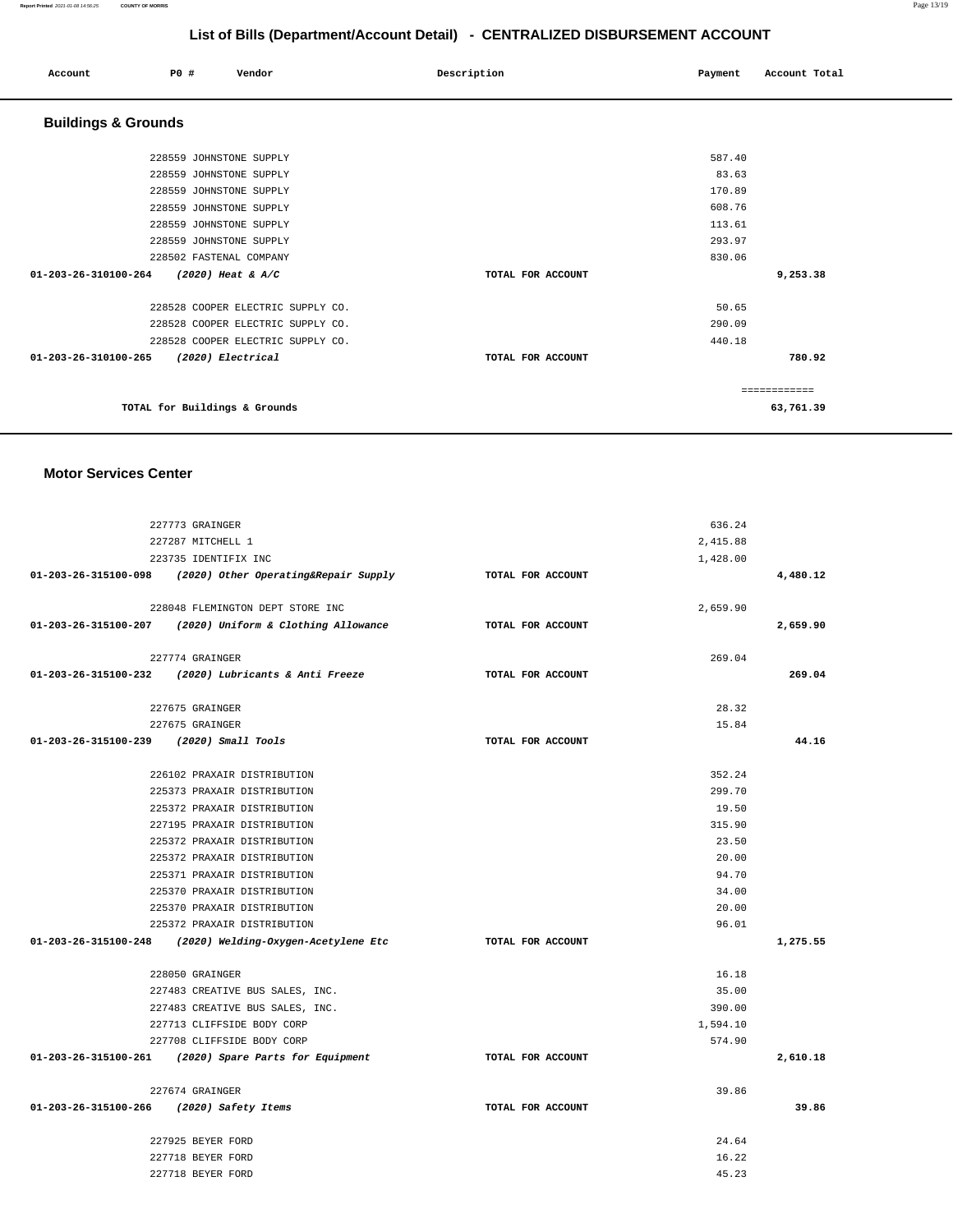#### **Report Printed** 2021-01-08 14:56:25 **COUNTY OF MORRIS** Page 14/19

## **List of Bills (Department/Account Detail) - CENTRALIZED DISBURSEMENT ACCOUNT**

| Account                        | P0 #              | Vendor                          | Description       | Payment   | Account Total |
|--------------------------------|-------------------|---------------------------------|-------------------|-----------|---------------|
| <b>Motor Services Center</b>   |                   |                                 |                   |           |               |
|                                | 227718 BEYER FORD |                                 |                   | 162.11    |               |
|                                | 227718 BEYER FORD |                                 |                   | 96.28     |               |
|                                | 227925 BEYER FORD |                                 |                   | 119.07    |               |
|                                | 227720 BEYER FORD |                                 |                   | 16.62     |               |
|                                | 227720 BEYER FORD |                                 |                   | 11.08     |               |
|                                | 227925 BEYER FORD |                                 |                   | $-144.41$ |               |
|                                | 227925 BEYER FORD |                                 |                   | 56.92     |               |
| $01 - 203 - 26 - 315100 - 291$ |                   | (2020) Vehicle Repairs          | TOTAL FOR ACCOUNT |           | 403.76        |
|                                |                   |                                 |                   |           | ============  |
|                                |                   | TOTAL for Motor Services Center |                   |           | 11,782.57     |

## **Health Management**

|              | 12.70    |                   | 228493 UNITED PARCEL SERVICE                       |                                |
|--------------|----------|-------------------|----------------------------------------------------|--------------------------------|
|              | 121.43   |                   | 228490 FEDEX                                       |                                |
|              | 18.45    |                   | 228493 UNITED PARCEL SERVICE                       |                                |
| 152.58       |          | TOTAL FOR ACCOUNT | (2020) Postage & Metered Mail                      | 01-203-27-330100-068           |
|              | 568.95   |                   | 228501 BRICK 46                                    |                                |
|              | 615.75   |                   | 224840 W.B. MASON COMPANY INC                      |                                |
|              | 3,600.00 |                   | 228521 FASTER URGENT CARE LLC                      |                                |
|              | 10.00    |                   | 228583 CRAIG GOSS                                  |                                |
|              | 175.00   |                   | 228487 RUTGERS SCHOOL OF PUBLIC HEALTH             |                                |
| 4,969.70     |          | TOTAL FOR ACCOUNT | 01-203-27-330100-084 (2020) Other Outside Services |                                |
|              | 1,948.35 |                   | 226332 SPECTRUM COMMUNICATIONS                     |                                |
|              | 110.00   |                   | 228488 RUTGERS UNIVERSITY                          |                                |
| 2,058.35     |          | TOTAL FOR ACCOUNT | (2020) Environmental Compliance                    | $01 - 203 - 27 - 330100 - 210$ |
|              | 80.46    |                   | 228491 W.B. MASON COMPANY INC                      |                                |
|              | 0.95     |                   | 228491 W.B. MASON COMPANY INC                      |                                |
| 81.41        |          | TOTAL FOR ACCOUNT | (2020) Equipment                                   | 01-203-27-330100-258           |
| ============ |          |                   |                                                    |                                |
| 7,262.04     |          |                   | TOTAL for Health Management                        |                                |
|              |          |                   |                                                    |                                |

## **Youth Shelter**

| 228171 LOVEYS PIZZA & GRILL         |                   | 147.49 |
|-------------------------------------|-------------------|--------|
| 01-203-27-331110-185<br>(2020) Food | TOTAL FOR ACCOUNT | 147.49 |
|                                     |                   |        |
|                                     |                   |        |
| TOTAL for Youth Shelter             |                   | 147.49 |
|                                     |                   |        |

## **Contribution to County College**

| 228896 COUNTY COLLEGE OF MORRIS          |                   | 570,340.08 |  |
|------------------------------------------|-------------------|------------|--|
| 01-201-29-395100-090<br>Expenditures     | TOTAL FOR ACCOUNT | 570,340.08 |  |
|                                          |                   |            |  |
| TOTAL for Contribution to County College |                   | 570,340.08 |  |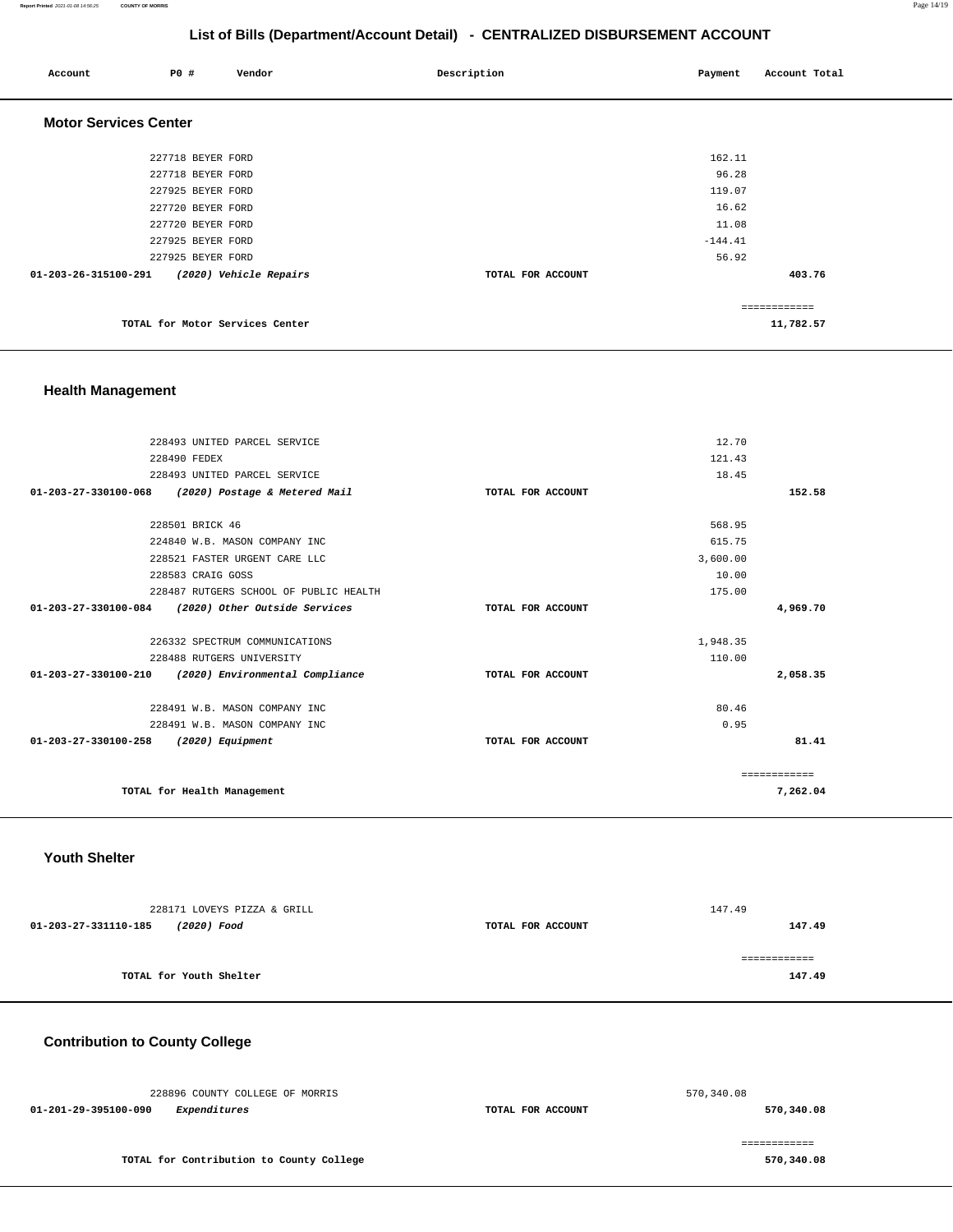| Account | P0 # | Vendor | Description | Payment | Account Total |
|---------|------|--------|-------------|---------|---------------|
|         |      |        |             |         |               |

# **Rutgers Extension Service**

| 227889 W.B. MASON COMPANY INC                                         |                   | 18.77    |
|-----------------------------------------------------------------------|-------------------|----------|
| 227889 W.B. MASON COMPANY INC                                         |                   | 27.99    |
| 227889 W.B. MASON COMPANY INC                                         |                   | 3.78     |
| 227889 W.B. MASON COMPANY INC                                         |                   | 26.18    |
| 227889 W.B. MASON COMPANY INC                                         |                   | 23.74    |
| 227889 W.B. MASON COMPANY INC                                         |                   | 5.06     |
| $01 - 203 - 29 - 396100 - 058$<br>(2020) Office Supplies & Stationery | TOTAL FOR ACCOUNT | 105.52   |
| 227889 W.B. MASON COMPANY INC                                         |                   | 1,299.90 |
| (2020) Furniture & Fixtures<br>$01 - 203 - 29 - 396100 - 162$         | TOTAL FOR ACCOUNT | 1,299.90 |
|                                                                       |                   |          |
| TOTAL for Rutgers Extension Service                                   |                   | 1,405.42 |

## **Fire and Police Academy**

| 227648 OPEN SYSTEMS INTEGRATORS, INC.<br>(2020) Building Repairs<br>01-203-29-407100-223 | TOTAL FOR ACCOUNT | 1,154.00<br>1,154.00 |
|------------------------------------------------------------------------------------------|-------------------|----------------------|
| 227110 RESCUE PRODUCTS<br>01-203-29-407100-258<br>(2020) Equipment                       | TOTAL FOR ACCOUNT | 1,925.00<br>1,925.00 |
| TOTAL for Fire and Police Academy                                                        |                   | <br>3,079.00         |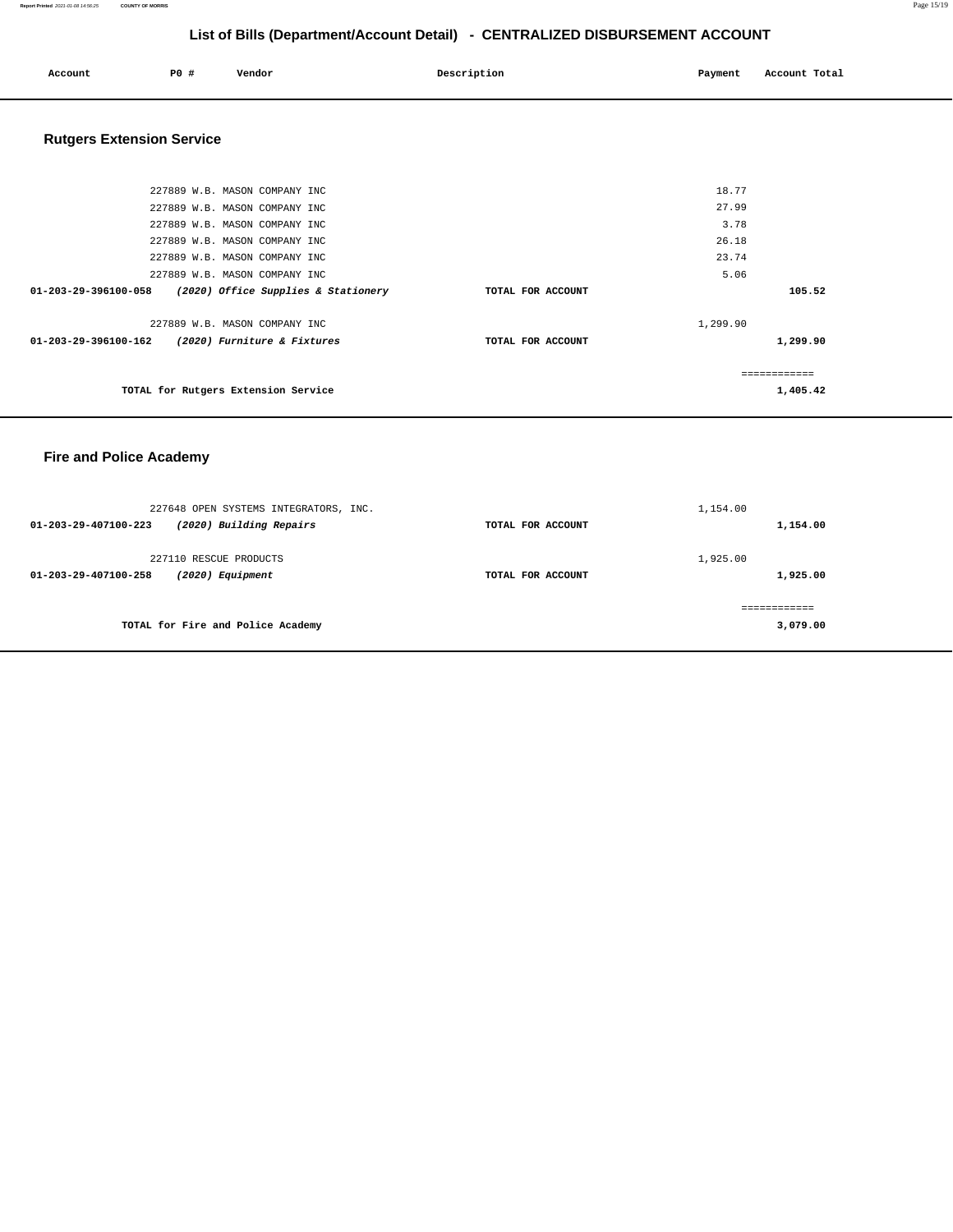| Account              | <b>PO #</b>                 | Vendor                                   |                   | Description       | Payment  | Account Total |  |
|----------------------|-----------------------------|------------------------------------------|-------------------|-------------------|----------|---------------|--|
|                      |                             |                                          | <b>Grant Fund</b> |                   |          |               |  |
| DEPARTMENT 718015    |                             |                                          |                   |                   |          |               |  |
|                      |                             | 226456 FLEMINGTON DEPT STORE INC         |                   |                   | 4,200.00 |               |  |
|                      |                             | 223916 FLEMINGTON DEPT STORE INC         |                   |                   | 2,480.00 |               |  |
|                      |                             | 226455 FLEMINGTON DEPT STORE INC         |                   |                   | 1,705.00 |               |  |
|                      |                             | 225411 MUNICIPAL EMERGENCY SERVICES      |                   |                   | 3,117.20 |               |  |
| 02-213-41-718015-392 |                             | Helping Hand Grant 14-19(9/1/19-8/31/20) |                   | TOTAL FOR ACCOUNT |          | 11,502.20     |  |
|                      |                             |                                          |                   |                   |          |               |  |
|                      |                             |                                          |                   |                   |          | ------------- |  |
|                      | TOTAL for DEPARTMENT 718015 |                                          |                   |                   |          | 11,502.20     |  |

#### **DEPARTMENT 718025**

| 227029 FLEMINGTON DEPT STORE INC<br>227029 FLEMINGTON DEPT STORE INC |                   | 817.68<br>11.75 |
|----------------------------------------------------------------------|-------------------|-----------------|
| Helping Hand Grant 10-19(9/1/19-8/31/20)<br>02-213-41-718025-391     | TOTAL FOR ACCOUNT | 829.43          |
| TOTAL for DEPARTMENT 718025                                          |                   | 829.43          |

#### **DEPARTMENT 718105**

| 226763 COLE-PARMER INSTRUMENT CO<br>226763 COLE-PARMER INSTRUMENT CO<br>228492 OPTIMUM |                   | 2,170.00<br>71.28<br>291.82 |
|----------------------------------------------------------------------------------------|-------------------|-----------------------------|
| Public Health Emer Grant $(7/1/20-6/30/21)$<br>02-213-41-718105-391                    | TOTAL FOR ACCOUNT | 2,533.10                    |
| TOTAL for DEPARTMENT 718105                                                            |                   | :===========<br>2,533.10    |

#### **DEPARTMENT 718130**

| 228432 GRAINGER<br>228432 GRAINGER                            |                   | 807.48<br>3,900.00 |
|---------------------------------------------------------------|-------------------|--------------------|
| 02-213-41-718130-391<br>CARES COVID-19 (ELC) (8/1/19-6/30/21) | TOTAL FOR ACCOUNT | 4,707.48           |
| TOTAL for DEPARTMENT 718130                                   |                   | 4,707.48           |

#### **DEPARTMENT 758010**

|                      | 224681 TOWNSHIP OF BOONTON               |                   | 6.500.00 |
|----------------------|------------------------------------------|-------------------|----------|
| 02-213-41-758010-392 | Municipal Alliance (7/1/19-6/30/20) 9/20 | TOTAL FOR ACCOUNT | 6,500.00 |
|                      |                                          |                   |          |
|                      |                                          |                   |          |
|                      | TOTAL for DEPARTMENT 758010              |                   | 6,500.00 |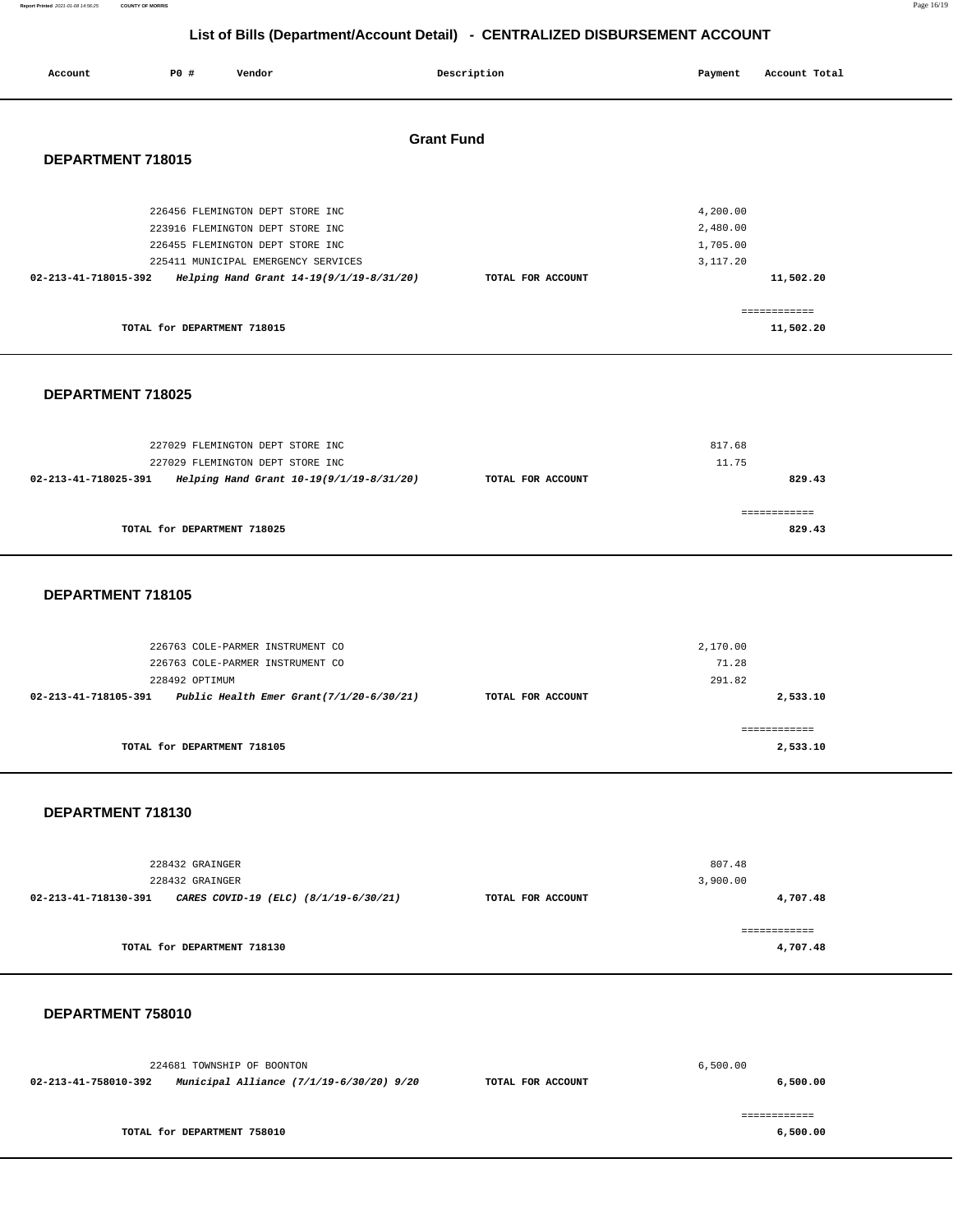| Account                                         | P0 #                        | Vendor                                                                                | Description       | Payment  | Account Total                        |
|-------------------------------------------------|-----------------------------|---------------------------------------------------------------------------------------|-------------------|----------|--------------------------------------|
| DEPARTMENT 774115                               |                             |                                                                                       |                   |          |                                      |
| 02-213-41-774115-391                            |                             | 228406 JEFFERSON TOWNSHIP POLICE DEPT<br>County DWI Grant (10/1/20-9/30/21)           | TOTAL FOR ACCOUNT | 1,800.00 | 1,800.00                             |
|                                                 | TOTAL for DEPARTMENT 774115 |                                                                                       |                   |          | ============<br>1,800.00             |
| DEPARTMENT 784075                               |                             |                                                                                       |                   |          |                                      |
|                                                 |                             | 226167 B & H PHOTO-VIDEO INC.<br>02-213-41-784075-391 CARES COVID-19 (8/1/19-12/1/20) | TOTAL FOR ACCOUNT | 73.44    | 73.44                                |
|                                                 | TOTAL for DEPARTMENT 784075 |                                                                                       |                   |          | ============<br>73.44                |
| FFY08 UASI 2/20/09-4/30/11                      |                             |                                                                                       |                   |          |                                      |
| 02-213-41-784130-391 FY18 UASI (9/1/18-8/31/21) |                             | 226008 COHEN TRAINING & CONSULTING, LLC                                               | TOTAL FOR ACCOUNT | 5,000.00 | 5,000.00                             |
|                                                 |                             | TOTAL for FFY08 UASI 2/20/09-4/30/11                                                  |                   |          | ------------<br>5,000.00             |
| DEPARTMENT 862101                               |                             |                                                                                       |                   |          |                                      |
|                                                 | 227501 CDW GOVERNMENT       | 02-213-41-862101-392 NJACCHO - COVID-19 (1/20/20-2/21/21)                             | TOTAL FOR ACCOUNT | 84.38    | 84.38                                |
|                                                 | TOTAL for DEPARTMENT 862101 |                                                                                       |                   |          | $=$ = = = = = = = = = = = =<br>84.38 |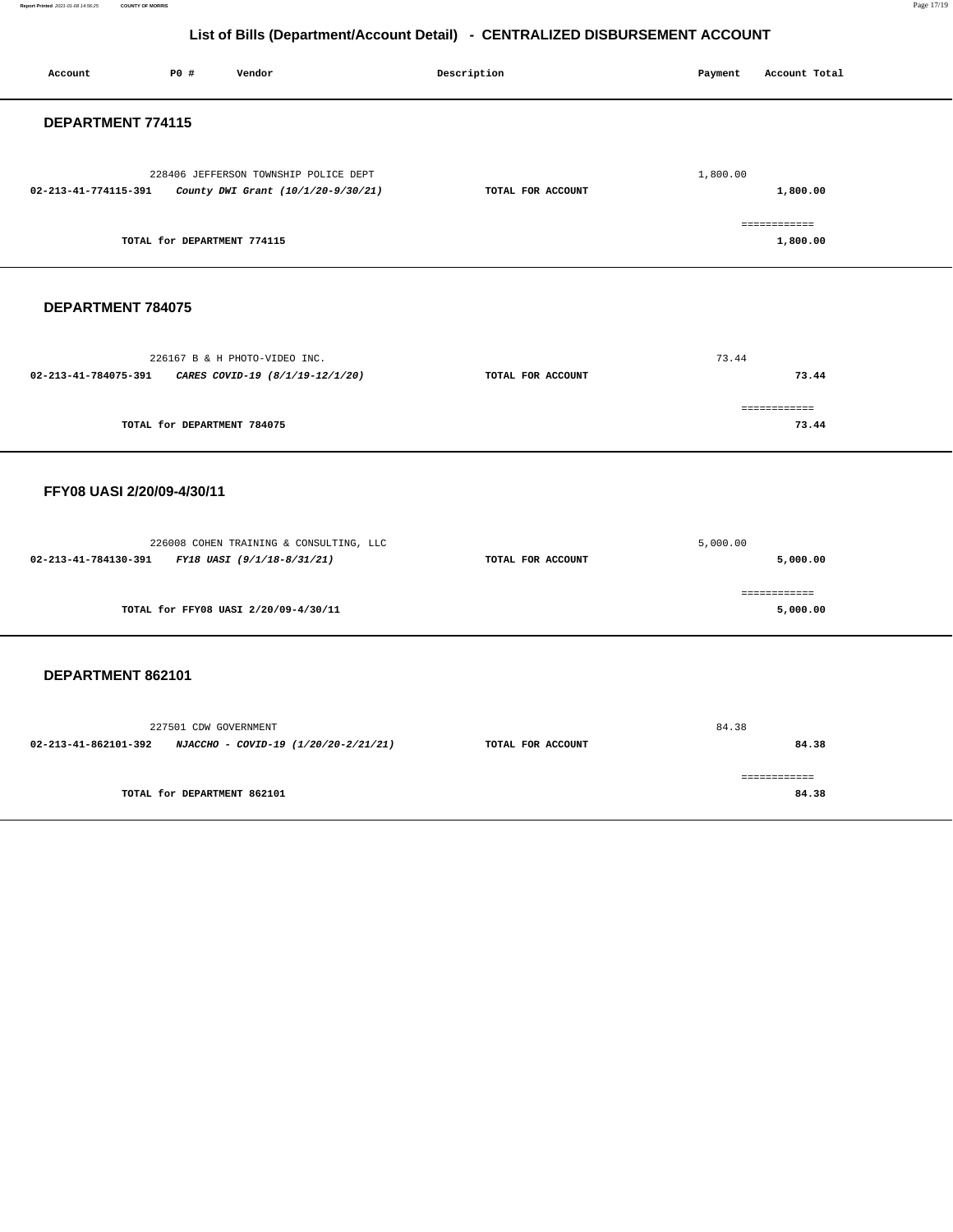**Report Printed** 2021-01-08 14:56:25 **COUNTY OF MORRIS** Page 18/19

## **List of Bills (Department/Account Detail) - CENTRALIZED DISBURSEMENT ACCOUNT**

| Account              | <b>PO #</b>                 | Vendor                                                                      | Description           | Payment    | Account Total             |  |
|----------------------|-----------------------------|-----------------------------------------------------------------------------|-----------------------|------------|---------------------------|--|
|                      |                             |                                                                             |                       |            |                           |  |
|                      |                             |                                                                             |                       |            |                           |  |
|                      |                             |                                                                             | <b>County Capital</b> |            |                           |  |
| DEPARTMENT 953466    |                             |                                                                             |                       |            |                           |  |
|                      |                             |                                                                             |                       |            |                           |  |
|                      |                             | 228642 PANCIELLO CONSTRUCTION LLC                                           |                       | 7,680.00   |                           |  |
| 04-216-55-953466-940 |                             | 228642 PANCIELLO CONSTRUCTION LLC<br>ExterBldgUpgrVehcl/EquipRplcmnt-BldGrd | TOTAL FOR ACCOUNT     | 8,880.00   | 16,560.00                 |  |
|                      |                             |                                                                             |                       |            |                           |  |
|                      | TOTAL for DEPARTMENT 953466 |                                                                             |                       |            | ============<br>16,560.00 |  |
|                      |                             |                                                                             |                       |            |                           |  |
|                      |                             |                                                                             |                       |            |                           |  |
| DEPARTMENT 953526    |                             |                                                                             |                       |            |                           |  |
|                      |                             |                                                                             |                       |            |                           |  |
|                      |                             | 228721 INDUSTRIAL COOLING CORP.                                             |                       | 64,011.60  |                           |  |
| 04-216-55-953526-956 |                             | Replace HVAC Units/Chillers- Bldgs&Grnds                                    | TOTAL FOR ACCOUNT     |            | 64,011.60                 |  |
|                      |                             |                                                                             |                       |            | ============              |  |
|                      | TOTAL for DEPARTMENT 953526 |                                                                             |                       |            | 64,011.60                 |  |
|                      |                             |                                                                             |                       |            |                           |  |
|                      |                             |                                                                             |                       |            |                           |  |
| DEPARTMENT 953527    |                             |                                                                             |                       |            |                           |  |
|                      |                             |                                                                             |                       |            |                           |  |
|                      | 226517 JESCO, INC.          |                                                                             |                       | 1,856.87   |                           |  |
| 04-216-55-953527-957 |                             | Vehicle & Equip Replacement-MotorSrvcCtr                                    | TOTAL FOR ACCOUNT     |            | 1,856.87                  |  |
|                      |                             |                                                                             |                       |            | ============              |  |
|                      | TOTAL for DEPARTMENT 953527 |                                                                             |                       |            | 1,856.87                  |  |
|                      |                             |                                                                             |                       |            |                           |  |
|                      |                             |                                                                             |                       |            |                           |  |
| DEPARTMENT 953561    |                             |                                                                             |                       |            |                           |  |
|                      |                             |                                                                             |                       |            |                           |  |
|                      | 226517 JESCO, INC.          |                                                                             |                       | 107,008.15 |                           |  |
| 04-216-55-953561-940 |                             | 2DumpTrucks/MasonDumpTruck-MotorSrvcCtr                                     | TOTAL FOR ACCOUNT     |            | 107,008.15                |  |
|                      |                             |                                                                             |                       |            | ============              |  |
|                      | TOTAL for DEPARTMENT 953561 |                                                                             |                       |            | 107,008.15                |  |